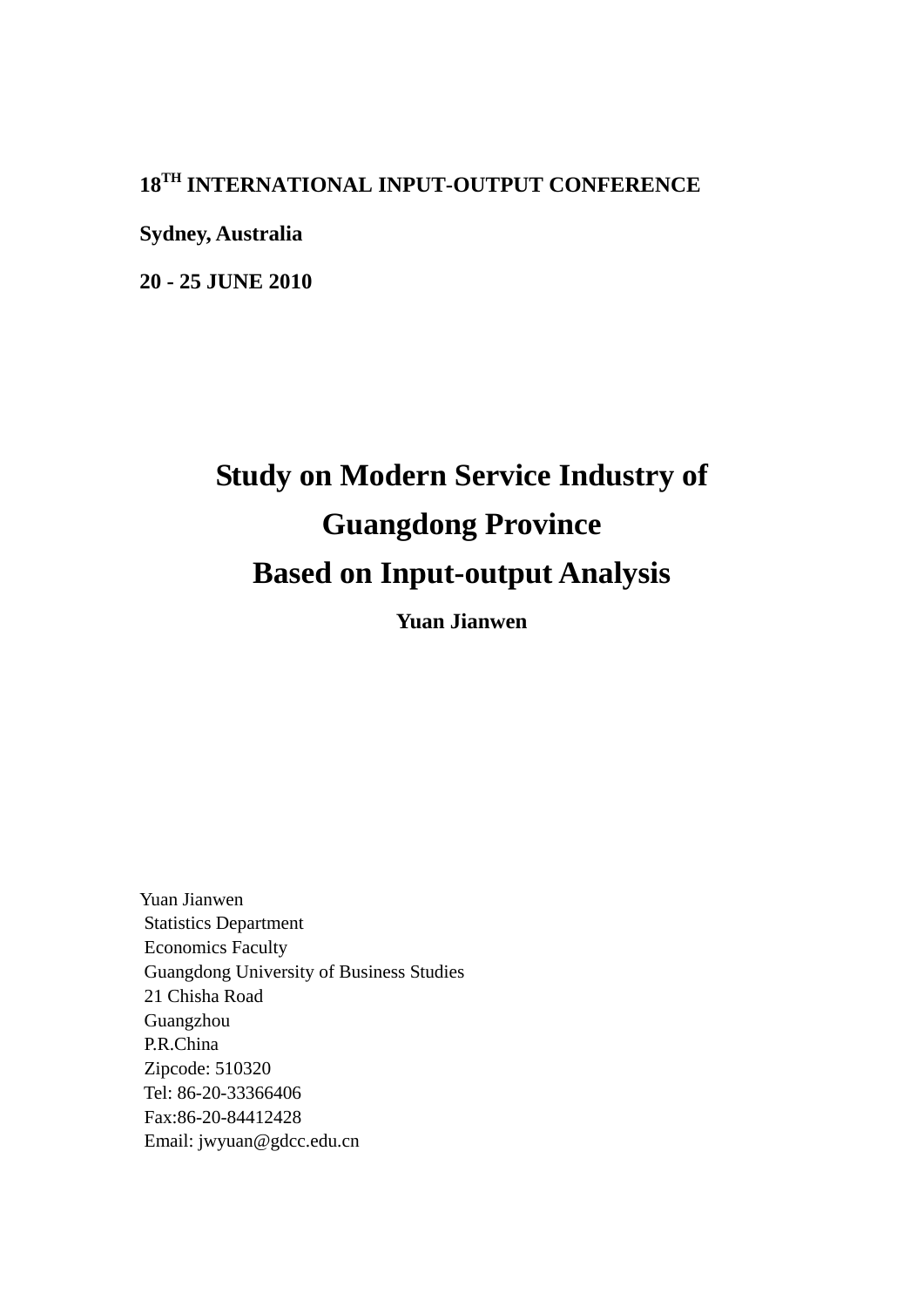## **Study on Modern Service Industry of Guangdong Province Based on Input-output Analysis**

**Yuan Jianwen** 

Statistics Department, Economics Faculty Guangdong University of Business Studies 21 Chisha Road, Guangzhou, 510320 P.R.China

Email: jwyuan@gdcc.edu.cn

**Abstract:** On the basis of clear classification and review of the modern service industry in Guangdong province, and according to the input-output tables in Guangdong province in 2002 and 2007, the input-output table of 15 sectors, including 9 modern service industry sectors and the input-output table of 4 sectors, including only 1 modern service industry sector, are derived to analyze the input-output of modern service industry in Guangdong province. The analysis shows that modern service industry of Guangdong province has the characteristics of low input and high output, and that the rapid growth of consumer demand for modern service industry leads to Guangdong's persistent and rapid economic growth; as modern service industry of Guangdong province is highly capital-intensive industry, the development of modern service industry can ensure the persistent and rapid growth of the national economy; in Guangdong province, modern service industry's promoting role is greater than its leading role, and its growth rate is much higher than that of the other industries in the national economy.

**Key words:** Modern service industry; Input-output; Econometric analysis; Guangdong province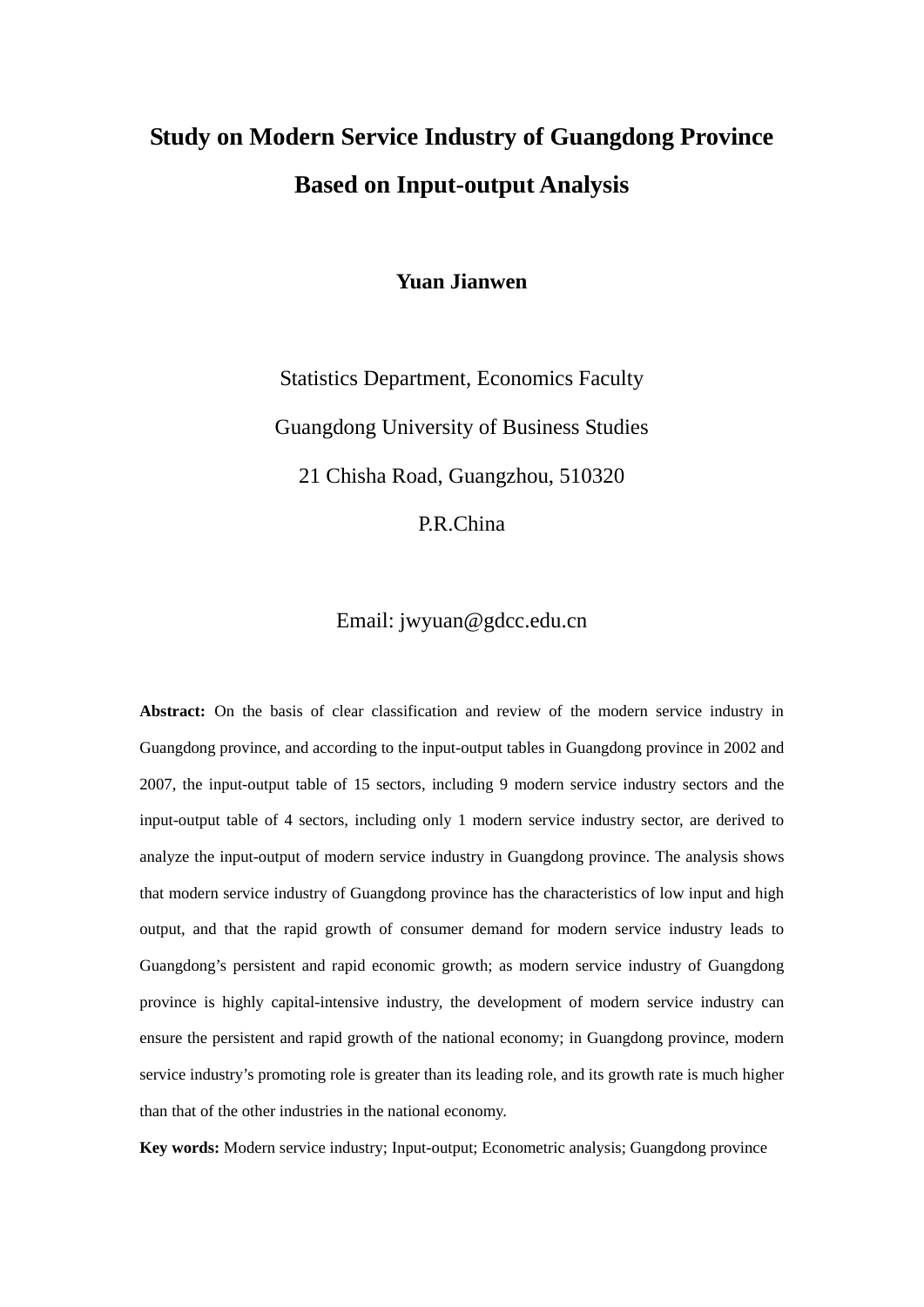## **1. Introduction**

Modern service industry is an emerging industry in the industrial development to a higher level whose development mainly relies on high technology, such as electronic information, and modern management idea, operation mode, the organization forms. Development degree of modern service industry is an important symbol to measure the regional synthesized competitiveness and the level of modernization.

The proportion of added value of service industry of Guangdong province had reached 42% in 2007, however the proportion of added value of modern service industry accounting for that had reached 57%, the proportion of the added value of the service industry of Guangdong Province is expected to reach more than 50% in the next few years, in a traditional definition, the service sector's contribution to the economy is more than the manufacturing industries', that is, it enters the post industrial age. How to make modern service industry to be a new engine for economic development in Guangdong Province is an important task at present.

### **2. The summary of research on modern service**

Modern service industry was first proposed by the American scholar Daniel Bell. Bell made a detailed analysis of the characteristics of the post - industrial society in his Coming of Post-Industrial Society, and highlighted the differences between the modern service industry in post - industrial society and the traditional service industries before. He said that the services sector then predominate in technical and informative service and public service in industrial society. Since then, a great deal of research was carried out on modern service industry abroad and important achievements have been made. However, limited by historical conditions, the domestic research in this field gradually developed until the late of last century.

Theoretical studies on the modern service industry in China, mainly center on the connotation and characteristics of modern service industry and background of the development of modern service industry and the stage of the development of modern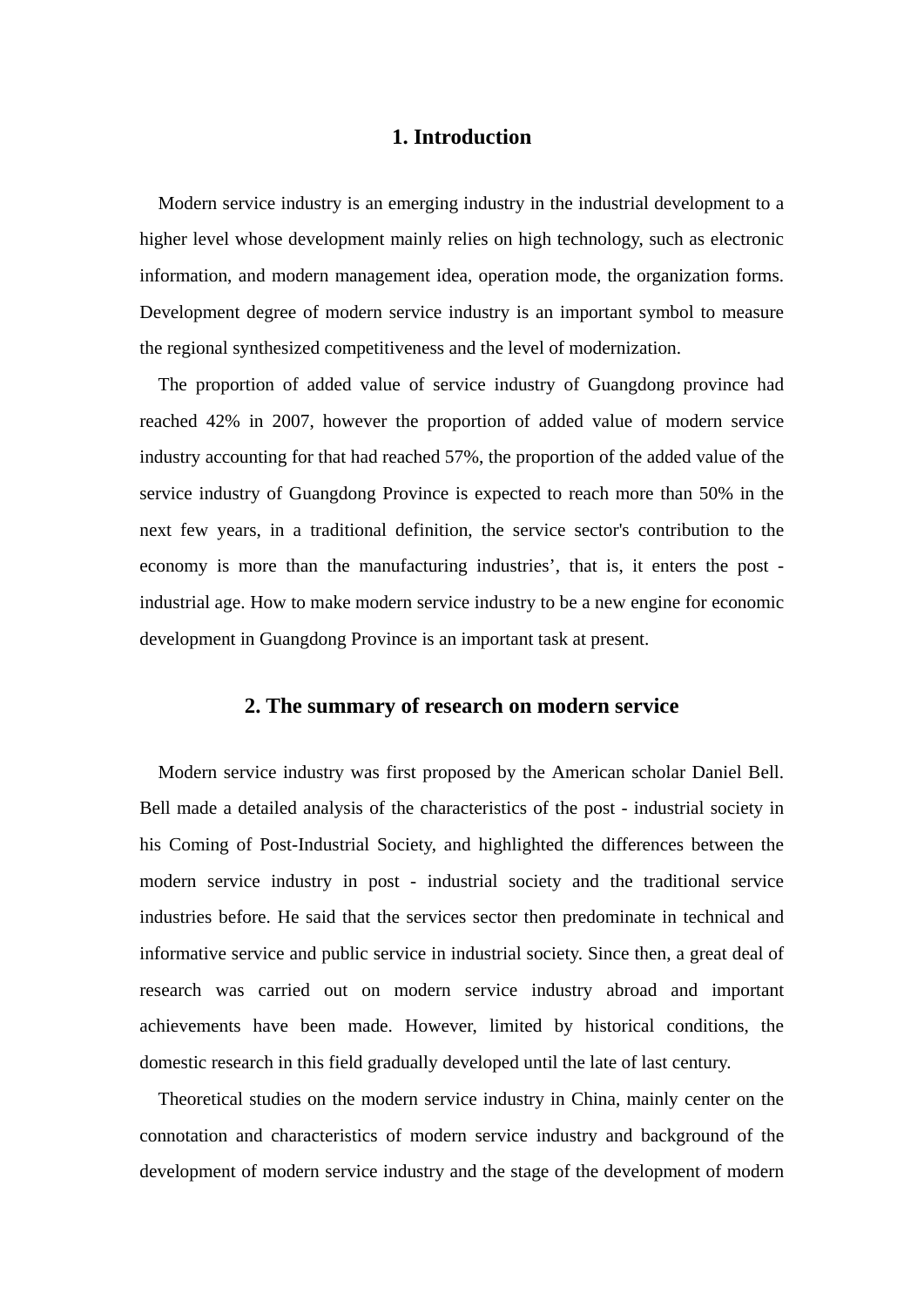service industry and relations between the development of modern service industry and industrialization, and economic growth and the agglomeration phenomenon and agglomeration effect of development of modern service industry etc.

Hu Qiheng (2004) held that modern service industry is developed in the relatively developed stage of industrialization, mainly relying on information technology and modern ideas, information and knowledge relatively intensive service sector, and emphasize the features of high - tech knowledge and technology - intensive, compared with the traditional service industries. Zhou zhenhua (2005) studied on a number of specific basic conditions the development of modern service industry must rely on. First, the level of economic development constantly improve, and the high development of manufacturing show the trend of "service", bringing the generalization of service activities as well as to enter the service economy era. Second, the degree of social specialization and the associated market-oriented has continued to improve, so that a large number of services internal change to the service external, bringing service activities into an independent. Third, the use of modern information technology which is also network-based change part of the properties of the service activities and promote the generalization and independence of the service activities. Dai-Wen, Qin Yuan-jian (2006) put forward three development mode of the cluster development of modern service industry in a innovative way, separately for the development mode of virtual industry cluster , the development pattern of ecological industrial cluster and the model of industrial cluster chain groups, according to the characteristics of the development of modern service industry cluster ,Sought to provide development of modern service industry cluster with new ideas and methods , on the basis of the study on dynamic mechanism of the development of modern service industry. While Wang Chenrong(2007) Put forward the main problems existing according to the situation of the development of modern service industry in Henan Province and pointed out that suggestions on speeding up its development, good practical significance with a good practical significance. Domestic research on modern service industry, based on the input and output methods, is rarely seen. Wang Junhu (2008)studied on input - output relationship based on the investment structure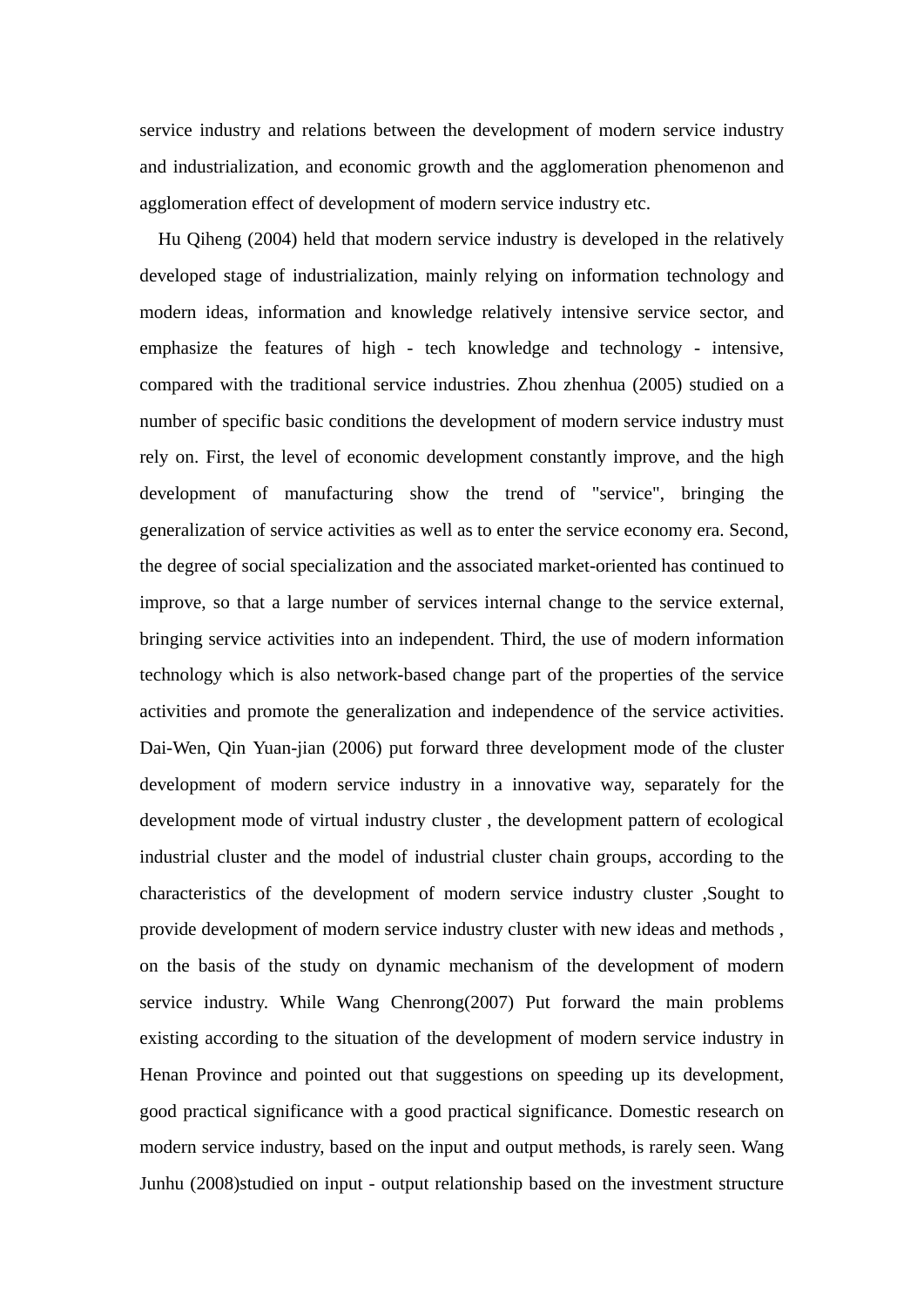of production, output structure and Industry spread effect, as well as the social end user will eventually induce the production of modern service industry, etc, using the data of the "national input-output table in 2002" on China's modern service industry. Pan HaiLan (2008) analyzed the relevant characteristics of Chinese modern service industry, and put forward some countermeasures and suggestions to accelerate its development, based on the data of Chinese input-output in 2002, using three indicators of the input-output method, that is, direct consumption coefficient, influence coefficients and sensitivity coefficients. Zhong Xingyun (2008) pointed out that the adjustment of the internal structure of modern service industries play an important role in large and medium cities in promoting the overall development of the National economy, with the prediction methods of exponential growth model and linear regression model to forecast the growth trend prediction of subdivision industry and to determine the direction of adjustment of the internal structure, and the results were verified.

General description of analysis methods have been adopted with regard to the study of modern service industry in Guangdong Province such as analysis of their development status, existing problems, and that its development of the countermeasures , etc. Jing xia, Xu Jianxia (2008) pointed out that the opportunities and challenges faced by the modern service industry in Guangdong province on the basis of the analysis of modern service industry situation in Guangdong province, and put forward some related development. Zheng JingShu, Yuan Fei (2008) tried to find the right location on this basis of the in-depth analysis on the strengths, weaknesses, opportunities and challenges, existing in the current development of modern service industry in Guangdong, to develop measures to promote better and faster development of modern service industries in Guangdong. While the use of input-output method to explore the modern service industry in Guangdong Province, is almost no research results.

## **3. Input - output table of modern service industry in Guangdong**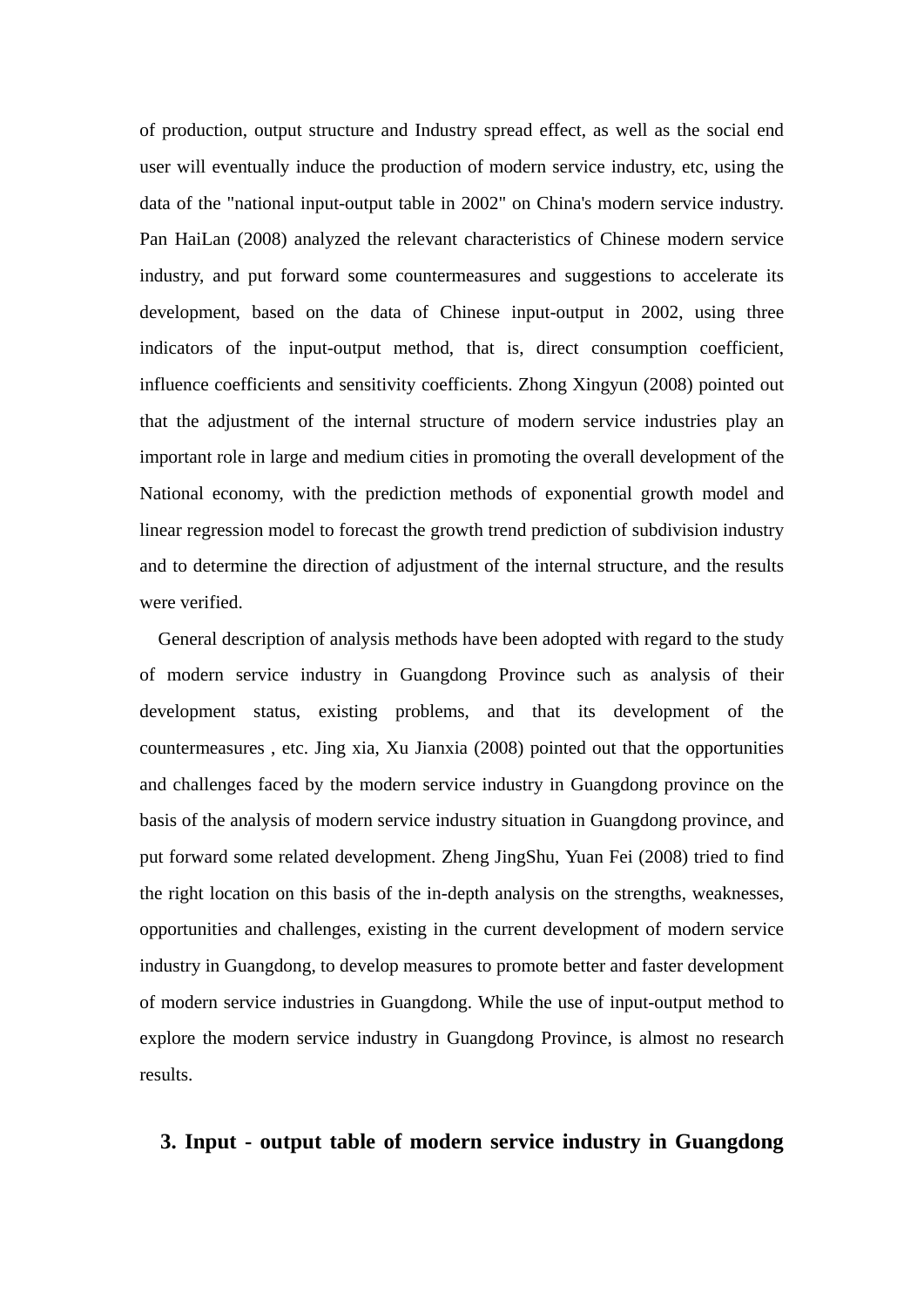### **Province**

Theoretical circles don't achieve an agreement on accurate understanding of the concept and scope about modern service sector. A definition is used more frequently, that is: " Modern service industry is accompanied by the development of information technology and knowledge-based economy, with modern new technologies, new form and a new service mode to transform traditional services, creating demand, and guide consumption to the community to provide high value-added, high-level, and knowledge-based production and life service." August 8, 2008 the Guangdong Provincial Statistical Bureau issued a circular on the establishment of a accounting system of value added of the modern service industry and preliminarily defined the modern service industry in Guangdong Province, including the following nine categories of activities:  $\Omega$  information transmission, computer services and software industry;  $\circled{2}$  financial services industry;  $\circled{3}$  real estate;  $\circled{4}$  leasing and business services;  $\odot$  scientific research, technical services and geological prospecting;  $\odot$ water conservancy, environment and public facilities management industry;  $\circled{7}$ education;  $\circledcirc$  health, social security and social welfare sector;  $\circledcirc$  culture, sports and entertainment industries.

This nine industry categories which belong to the modern service mentioned above, according to the "National Economic Industry Classification" formulated by State Statistics Bureau in July 2002, is regard as the study of modem service industry departments. At present, the national and provincial basis of input - output tables are compiled every 5 years. Basis of input - output tables of the Guangdong Provincial Statistics Bureau in the last two years are based in 2002 and 2007, the most departments that referred are 122 and 135 respectively. The input - output table with nine modern services department of 15 departments can be derived according to these above-mentioned units in Guangdong Province in 2002 and 2007. they are:1. Agriculture, 2.Industrial 3.The construction industry 4.Transport e-mail storage industry 5.Information transmission, computer services and software industry, 6.Catering industry 7.The financial sector, 8.Real estate, 9.leasing and business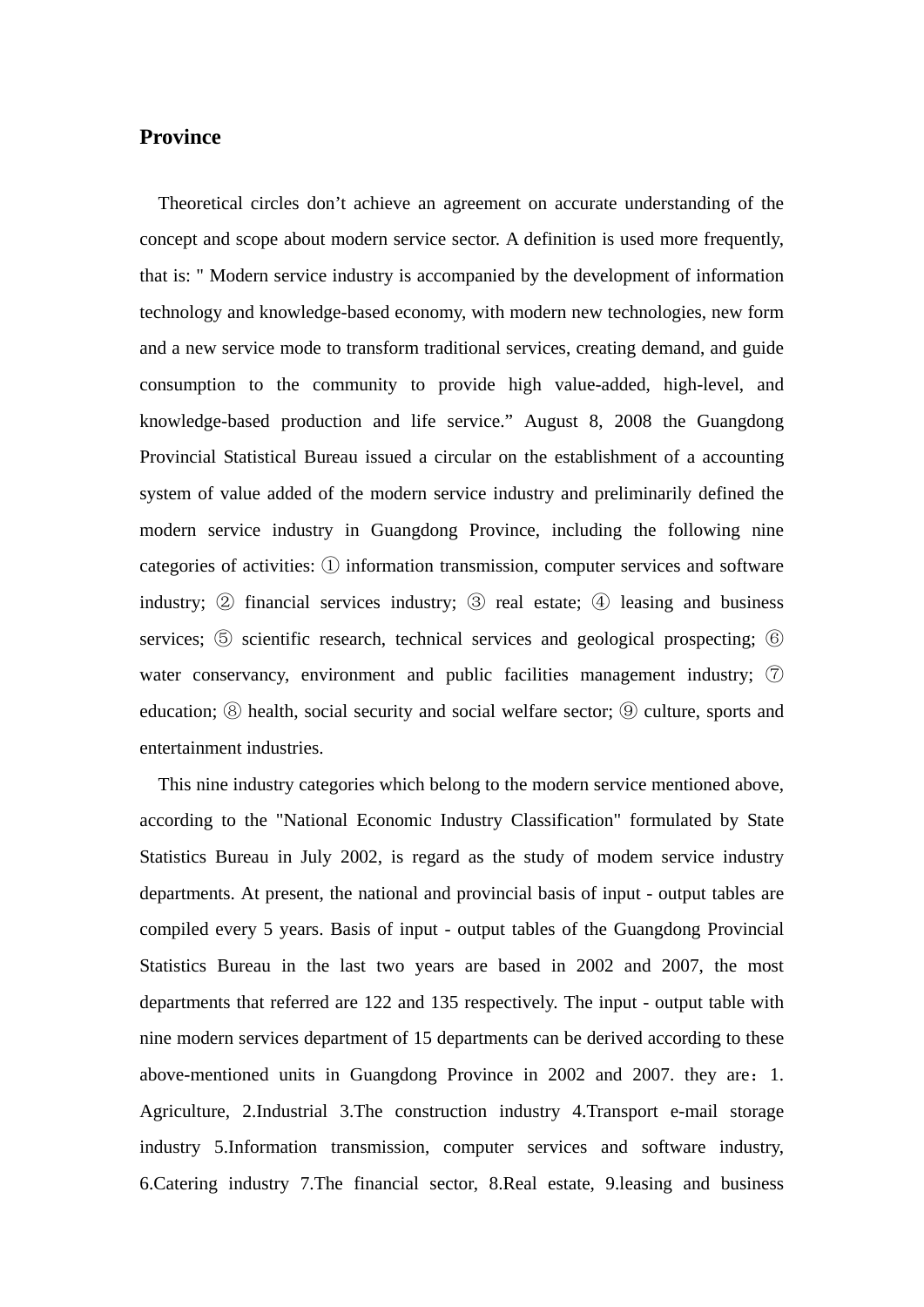services, 10.scientific research, technical services and geological prospecting, 11. Water, environment and public facilities management industries 12. education, 13.health, social security and social welfare industries, 14.cultural, sports and entertainment, 15.resident services, public administration and social organization. Modern service industry includes nine department, they are: 5. information transmission, computer service and software, called the Information Service industry, 7. the financial industry, 8. real estate industry, 9. leasing and business services sector called the leasing business sector, 10.Scientific research , technical services and geological prospecting industry (referred to as IT services) 11.water conservancy, environment and public facilities management industry (referred to as water-based management industry), 12.education, 13.health, social security and social welfare sector (referred to as Health and Social services), 14.culture, sports and entertainment (the sports services). Non-modern service industry includes three sectors, they are: 4.transport e - mail storage industry, 6.drinks industry, 15. Resident services, public administration and social organizations (referred to habitat management industry in the public service) .The other three sectors belong to the first and second respectively, they are: 1.Agriculture, 2.Industrial, 3.The construction industry. The input-output tables of 15 departments of modern service industry in Guangdong Province In 2002 and 2007 are omitted.

Meanwhile, the input-output tables are exported which contain only a modern service sector and the other three industries in four sectors in Guangdong Province in 2002 and 2007. Input-output table of 4 departments of modern service industry in Guangdong Province in 2002 is shown in table 1, that in 2007 is shown in table 2.

**Table 1 Input-output table of 4 departments of modern service industry in Guangdong Province in 2002 (**¥**100 million )** 

|                       | Primary<br>industry | Secondary<br>industry | Modern<br>service<br>industry | Other<br>service<br>industries | subtotal | Final<br>consumption | Capital<br>formation | output  | subtotal | input   | Gross<br>output |
|-----------------------|---------------------|-----------------------|-------------------------------|--------------------------------|----------|----------------------|----------------------|---------|----------|---------|-----------------|
|                       |                     | ◠                     | 3                             | 4                              |          | $Y_C$                | $Y_I$                | $Y_{E}$ |          | $Y_M$   | X               |
| Primary<br>industry   | 324.9               | 561.0                 | 3.3                           | 72.0                           | 961.2    | 1038.4               | 99.3                 | 176.5   | 1314.2   | 418.7   | 1856.6          |
| Secondary<br>industry | 353.7               | 16112.0               | 825.2                         | 1135.4                         | 18426.3  | 2070.0               | 4320.2               | 13706.8 | 20097.0  | 13039.3 | 25484.0         |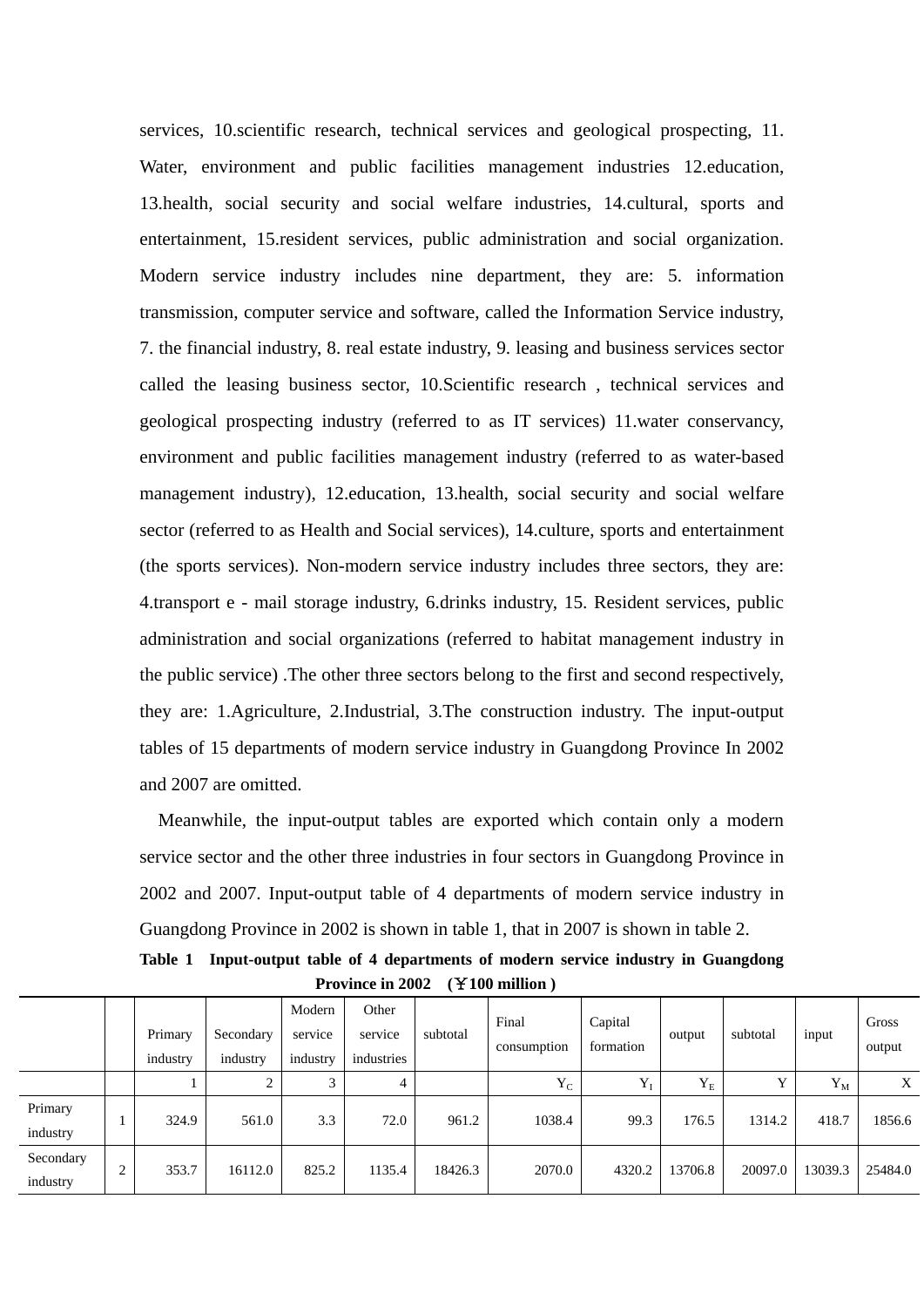| Modern       |                |        |         |        |        |         |        |        |         |         |         |         |
|--------------|----------------|--------|---------|--------|--------|---------|--------|--------|---------|---------|---------|---------|
| service      | 3              | 49.5   | 937.3   | 1015.8 | 797.6  | 2800.2  | 2326.7 | 231.6  | 50.0    | 2608.2  | 30.5    | 5377.9  |
| industry     |                |        |         |        |        |         |        |        |         |         |         |         |
| Other        |                |        |         |        |        |         |        |        |         |         |         |         |
| service      | $\overline{4}$ | 90.6   | 1694.5  | 425.5  | 613.7  | 2824.2  | 1851.6 | 111.9  | 1281.1  | 3244.5  | 549.3   | 5519.5  |
| industries   |                |        |         |        |        |         |        |        |         |         |         |         |
| subtotal     |                | 818.7  | 19304.7 | 2269.9 | 2618.7 | 25011.9 | 7286.6 | 4762.9 | 15214.4 | 27263.9 | 14037.8 | 38238.0 |
| Payment for  | $\mathbf V$    | 1012.1 | 2722.1  | 1049.1 | 1218.4 | 6001.8  |        |        |         |         |         |         |
| laborers     |                |        |         |        |        |         |        |        |         |         |         |         |
| Fixed-asset  | $\mathbf D$    | 4.7    | 1059.7  | 241.7  | 381.1  | 1687.3  |        |        |         |         |         |         |
| depreciation |                |        |         |        |        |         |        |        |         |         |         |         |
| The net      |                |        |         |        |        |         |        |        |         |         |         |         |
| production   | $\mathbf T$    | 17.2   | 977.4   | 847.5  | 320.3  | 2162.4  |        |        |         |         |         |         |
| tax          |                |        |         |        |        |         |        |        |         |         |         |         |
| Operating    | $\mathbf M$    | 3.9    | 1420.1  | 969.7  | 981.0  | 3374.6  |        |        |         |         |         |         |
| surplus      |                |        |         |        |        |         |        |        |         |         |         |         |
| Total value  | ${\bf G}$      | 1037.9 | 6179.3  | 3108.1 | 2900.8 | 13226.1 |        |        |         |         |         |         |
| added        |                |        |         |        |        |         |        |        |         |         |         |         |
| Total        | $\mathbf X$    | 1856.6 | 25484.0 | 5377.9 |        | 38238.0 |        |        |         |         |         |         |
| investment   |                |        |         |        | 5519.5 |         |        |        |         |         |         |         |

**Table 2 Input-output table of 4 departments of modern service industry in Guangdong Province in 2007 (**¥**100 million )** 

|                                |            | Primary<br>industry | Secondary<br>industry | Modern<br>service<br>industry | Other<br>service<br>industries | subtotal | Final<br>consumption | Capital<br>formation | output               | subtotal | input                 | Gross<br>output |
|--------------------------------|------------|---------------------|-----------------------|-------------------------------|--------------------------------|----------|----------------------|----------------------|----------------------|----------|-----------------------|-----------------|
|                                |            |                     | 2                     | 3                             | $\overline{4}$                 |          | $Y_C$                | $Y_I$                | $\mathbf{Y}_{\rm E}$ | Y        | $\mathbf{Y}_\text{M}$ | X               |
| Primary<br>industry            | 1          | 341.5               | 1468.9                | 7.9                           | 268.1                          | 2086.4   | 1478.2               | 13.0                 | 145.9                | 1637.2   | 902.4                 | 2821.2          |
| Secondary<br>industry          | $\sqrt{2}$ | 630.8               | 49770.2               | 2119.4                        | 1921.1                         | 54441.5  | 4600.5               | 10067.3              | 43949.3              | 58617.1  | 40243.1               | 72815.5         |
| Modern<br>service<br>industry  | 3          | 79.7                | 2754.8                | 1958.5                        | 1298.2                         | 6091.2   | 5115.8               | 737.5                | 146.8                | 6000.1   | 0.5                   | 12090.8         |
| Other<br>service<br>industries | 4          | 73.7                | 2738.5                | 547.6                         | 884.7                          | 4244.4   | 3972.1               | 331.1                | 2259.2               | 6562.4   | 827.7                 | 9979.2          |
| subtotal                       |            | 1125.7              | 56732.4               | 4633.4                        | 4372.1                         | 66863.5  | 15166.7              | 11148.9              | 46501.3              | 72816.9  | 41973.7               | 97706.7         |
| Payment for<br>laborers        | V          | 1684.2              | 6165.4                | 2219.5                        | 1984.3                         | 12053.5  |                      |                      |                      |          |                       |                 |
| Fixed-asset<br>depreciation    | D          | 0.0                 | 2631.8                | 763.8                         | 618.7                          | 4014.3   |                      |                      |                      |          |                       |                 |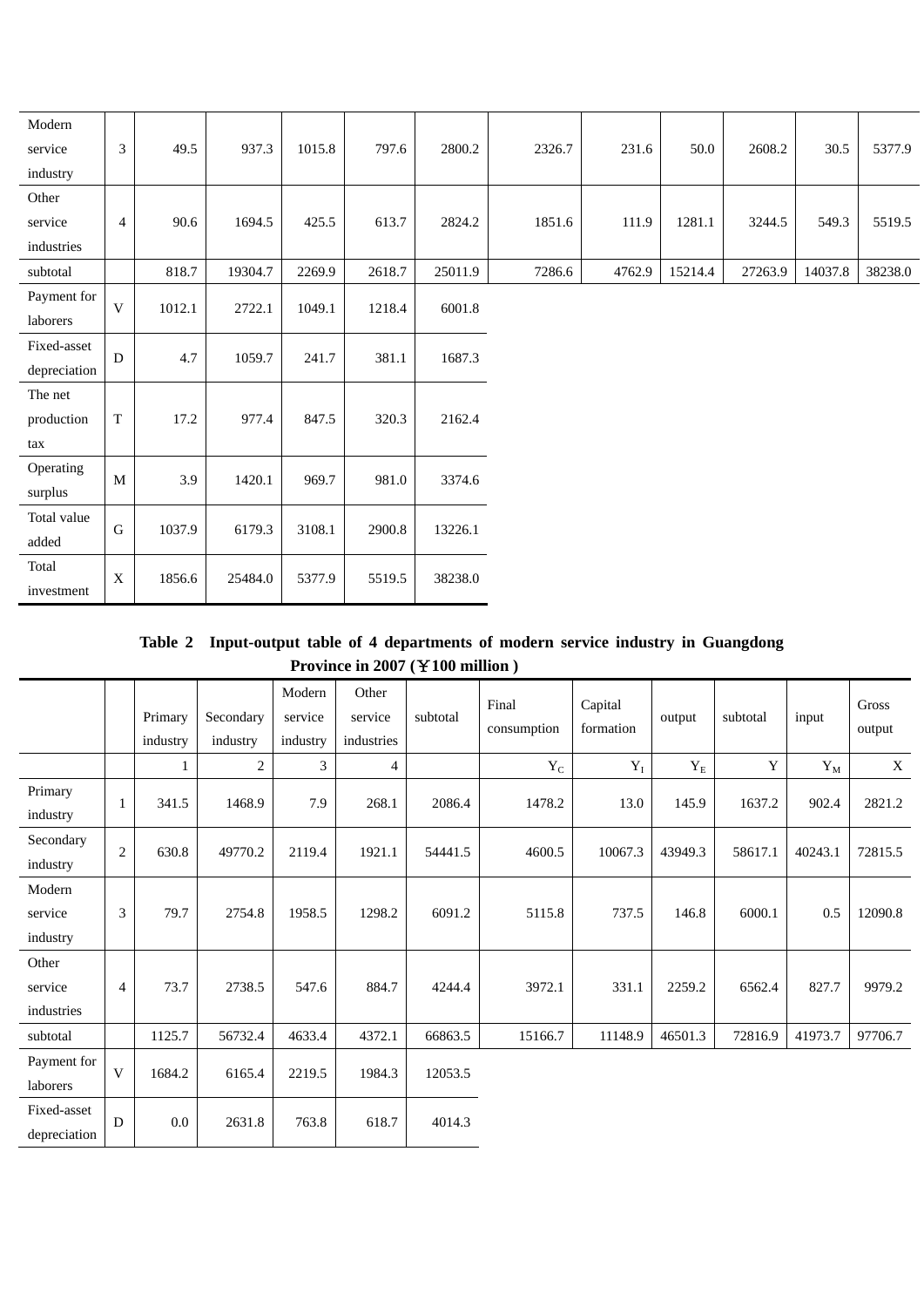| The net     |   |        |         |         |        |         |  |
|-------------|---|--------|---------|---------|--------|---------|--|
| production  | т | 11.3   | 2147.0  | 1712.1  | 688.5  | 4558.9  |  |
| tax         |   |        |         |         |        |         |  |
| Operating   | M | 0.0    | 5139.0  | 2762.0  | 2315.6 | 10216.6 |  |
| surplus     |   |        |         |         |        |         |  |
| Total value | G | 1695.6 | 16083.1 | 7457.5  | 5607.1 | 30843.2 |  |
| added       |   |        |         |         |        |         |  |
| Total       | X |        |         | 12090.8 |        |         |  |
| investment  |   | 2821.2 | 72815.5 |         | 9979.2 | 97706.7 |  |

## **4. The structure analysis of Guangdong province modern service industry**

#### 4.1 Industrial structure analysis

Industrial structure refers to technology and economic ties various industries in the economic activities form and some proportions displayed. In the process of economic activities there are wide, complex and close technology and economic ties between various industries and within the industry. This can be analyzed by two aspects, output structure and added value structure. Output refers to total value of goods and services, economic units have produced in accounting period, including the newly added value in accounting period and the transfer value of intermediate input, which reflects the total scale of economic unit production activities . Added value refers to newly added value and fixed assets transferring value economic units in the production process have created, which equals the balance after output deducting intermediate input . According to 4 departments and 15 departments input-output tables of the modern services in Guangdong province in 2002 and 2007, in 4 departments and 15 departments , the industrial internal structure (total output and added value structure)of modern service industry in 2002 and 2007 show respectively as table 3 and 4.

**Table 3 Industrial structure of 4 departments in 2002 and 2007(%)** 

|        |      |                    | The second | Modern service | other service |
|--------|------|--------------------|------------|----------------|---------------|
|        | vear | The first industry | industry   | industries     | industries    |
| Total  | 2002 | 4.86               | 66.65      | 14.06          | 14.43         |
| output | 2007 | 2.89               | 74.52      | 12.37          | 10.21         |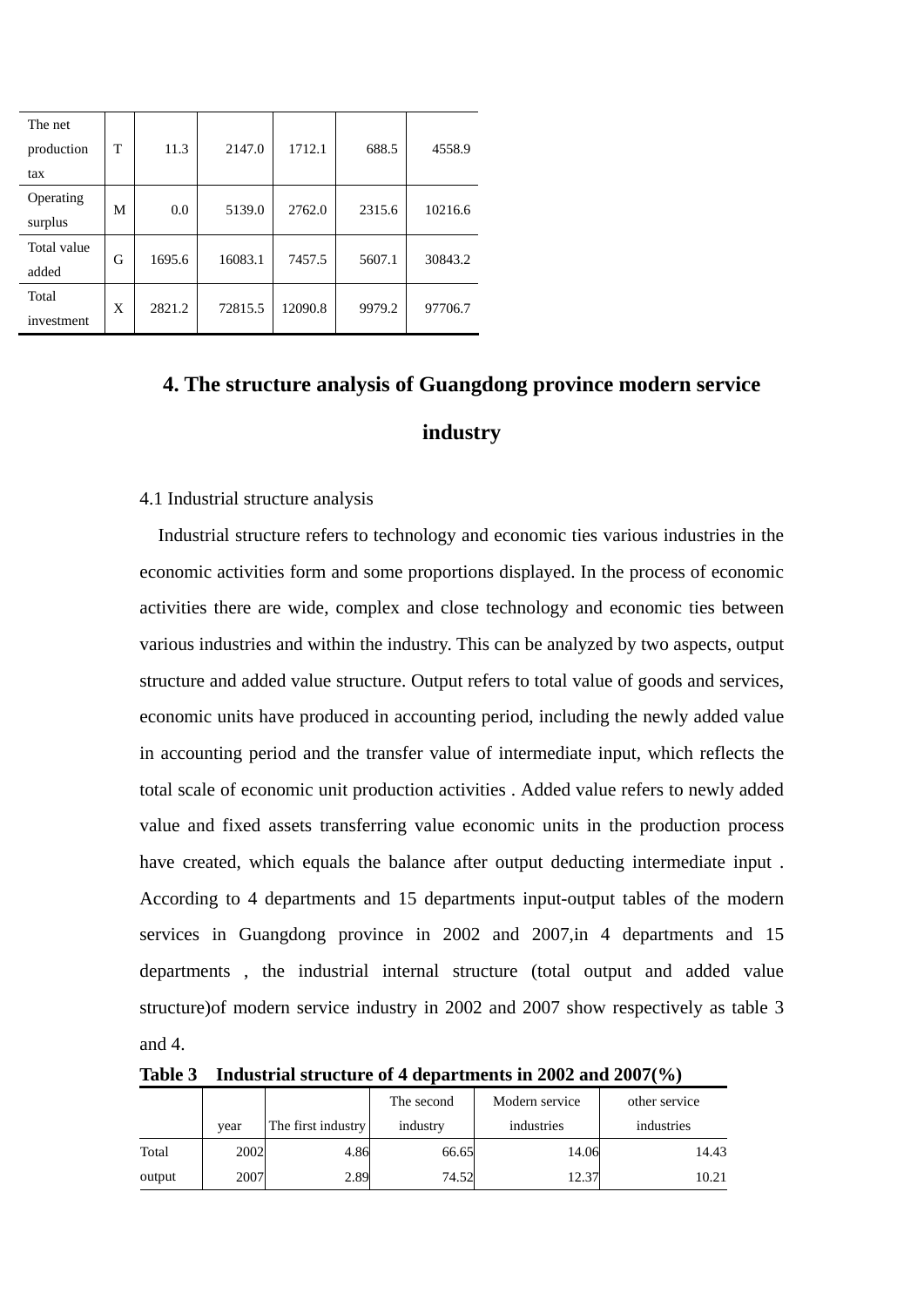| Added | 2002 | 7.85 | 46.72 | 23.50 | 21.93 |
|-------|------|------|-------|-------|-------|
| value | 2007 | 5.50 | 52.14 | 24.18 | 18.18 |

**Table 4 The industrial structure of 9 departments in modern industries in 2002 and 2007(%)** 

|        | year | Information<br>service<br>industry | financial<br>industry | Real<br>estate<br>industry | Leasing<br>business<br>industry | Science<br>technology<br>service<br>industry | andWater<br>conservancy<br>tube<br>set<br>industry | education | Health<br>service<br>industry | clubStylistic<br>service<br>industry |
|--------|------|------------------------------------|-----------------------|----------------------------|---------------------------------|----------------------------------------------|----------------------------------------------------|-----------|-------------------------------|--------------------------------------|
| Total  | 2002 | 17.72                              | 16.04                 | 18.88                      | 20.28                           | 4.38                                         | 2.49                                               | 8.96      | 7.84                          | 3.41                                 |
| output | 2007 | 13.72                              | 24.31                 | 21.90                      | 15.84                           | 4.99                                         | 2.20                                               | 7.87      | 6.14                          | 3.03                                 |
| Added  | 2002 | 16.77                              | 14.63                 | 26.00                      | 17.13                           | 3.28                                         | 2.41                                               | 10.61     | 6.14                          | 3.04                                 |
| value  | 2007 | 12.42                              | 24.11                 | 28.72                      | 12.80                           | 3.45                                         | 2.34                                               | 9.02      | 4.50                          | 2.64                                 |

The calculation results from the table 3 show that modern service industry in total output occupies the smaller scale and the proportion in 2007 is smaller than that in 2002, but added value occupies bigger scale than the first industry and other services, and the proportion in 2007is bigger than that in 2002, which displays modern service industry has less input and higher added value and other advantages, and with the development of economy, modern service industry's contribution to economic grows. In table 4 data shows that, in addition to finance, real estate and scientific research, technical services and geological prospecting stage, the proportion of the other departments in total output and added value declines. However, we should see, finance and real estate industry taking a large proportion in the modern service industry, are important forces to economic growth.

4.2 consumption structure analysis

According to 4 departments and 15 departments input-output tables of the modern services in Guangdong province in 2002 and 2007, in 4 departments and 15 departments , final consumption structure in 2002 and 2007 show respectively as table 5 and 6.

**Table 5 Final consumption structure of 4 departments in 2002 and 2007(%)** 

|      |                    | The second |                           | other service |
|------|--------------------|------------|---------------------------|---------------|
| vear | The first industry | industry   | Modern service industries | industries    |
| 2002 | 14.25              | 28.41      | 31.93                     | 25.41         |
| 2007 | 9.75               | 30.33      | 33.73                     | 26.19         |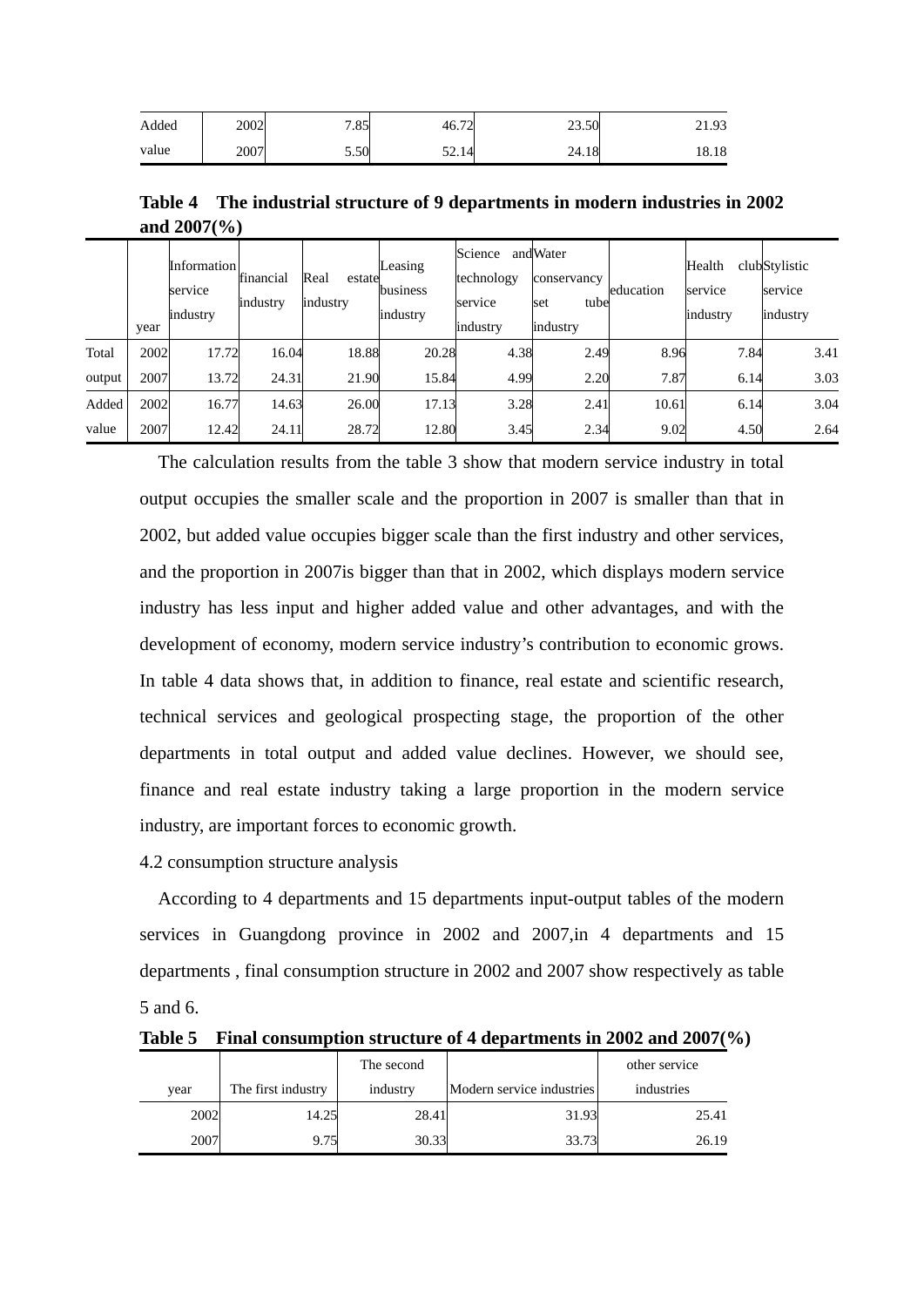|      | agricultu | industrial | building ting<br>industry | Transpor<br>postal | Credit<br>services* | catering<br>industry | financial estate<br>circles* | Real<br>industry | Commer<br>cial<br>leasing | ScientificWater set<br>services | industry | educatio<br>n * | Health<br>club<br>industry | Stylistic<br>industry | Public<br>living<br>industry |
|------|-----------|------------|---------------------------|--------------------|---------------------|----------------------|------------------------------|------------------|---------------------------|---------------------------------|----------|-----------------|----------------------------|-----------------------|------------------------------|
| year | re        |            |                           | service            |                     |                      |                              |                  | industry                  |                                 |          |                 |                            |                       |                              |
| 2002 | 14.25     | 28.33      | 0.08                      | 2.74               | 5.40                | 9.87                 | 3.23                         | 5.28             | 1.06                      | 2.05                            | 1.63     | 6.44            | 5.47                       | 1.38                  | 12.79                        |
| 2007 | 9.75      | 29.36      | 0.97                      | 1.89               | 5.34                | 12.95                | 4.69                         | 7.77             | 0.83                      | 1.44                            | 1.52     | 6.15            | 4.61                       | 1.38                  | 11.36                        |

**Table 6 Final consumption structure of 15 departments in 2002 and 2007(%)** 

Note: the table \*refers to modern service industry.

Data in table 5 shows, the final consumption of modern service industry product in total consumption reach 30%, the first place in four departments, and little higher in 2007 than in 2002, which implies that the final demand of market to modern service industry is big and tends to increase. Therefore, in the final demand driving, the development of modern service industry will effectively pulled, and the optimization and upgrading of industrial structure is promoted. Table 6 data shows that in modern service industry, the proportion of final consumption in most department has fallen slightly, But in the real estate and finance final consumption has rising proportion which shows that financial and real estate industry is the future direction of the development of modern service industry in Guangdong province, At the same time, it also should be paid attention to coordinating each of the development within modern service industry departments.

#### 4.3 intermediate input structure analysis

Input coefficient of intermediate products is that if one industry manufactures one unit product, how much it should consume products which other industries (including the industry itself) manufacture. Its value discretion can distinguish the industry as the primary industry or as the manufacturing. High coefficient, the industry as the manufacturing, conversely, the industry as primary industry. According to 4 and 15 departments input-output table of the 2002 and 2007 modern service industry in Guangdong province ,4 departments and 15 departments' input coefficient of intermediate products in 2002 and 2007 show as table 7 and 8.

**Table 7 Input coefficients of intermediate products of 4 departments in 2002 and 2007** 

|      |          | The first The second | Modern  | Other service Average |  |
|------|----------|----------------------|---------|-----------------------|--|
| vear | industry | industry             | service | industries            |  |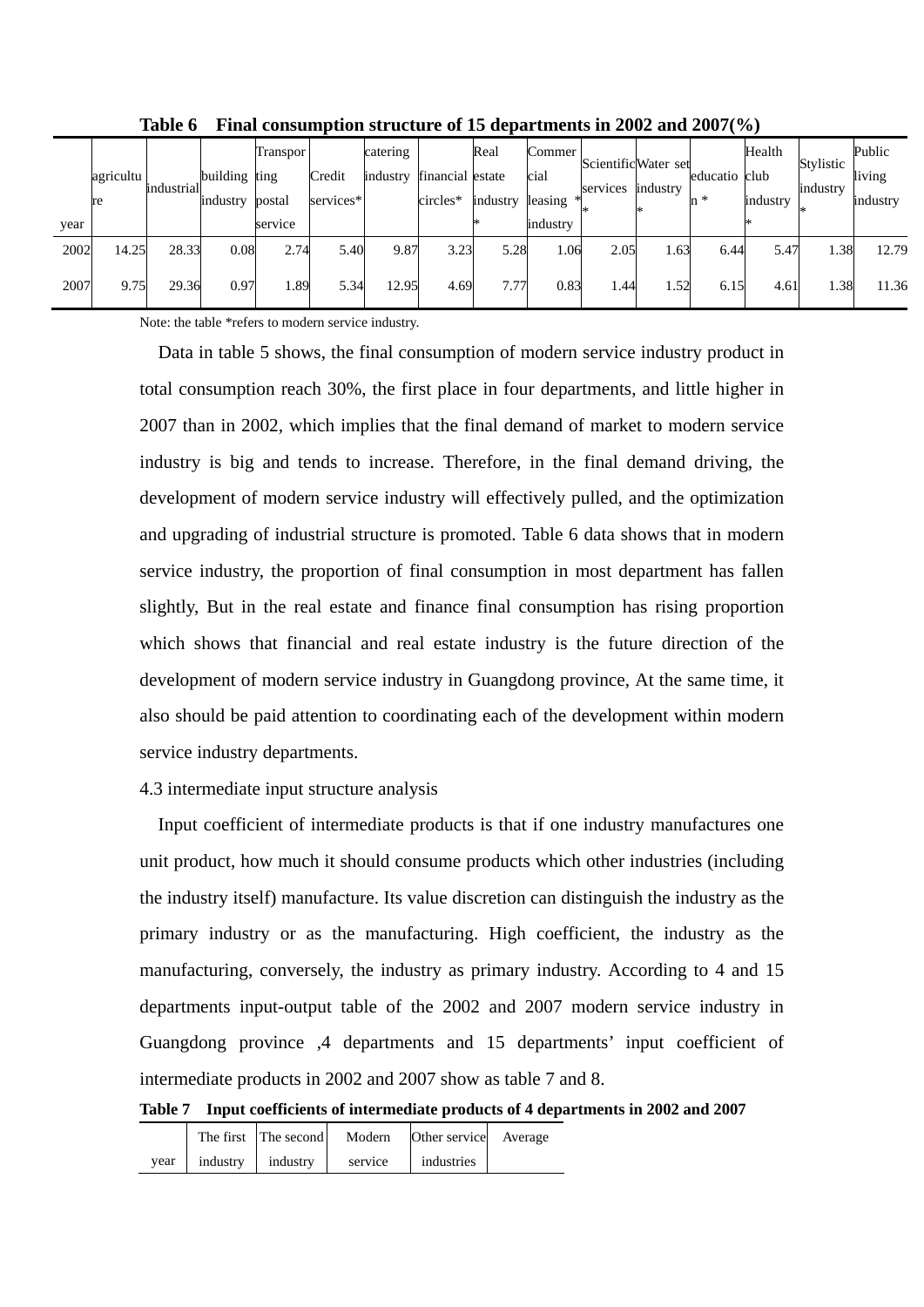|      |        |        | industries |        |        |
|------|--------|--------|------------|--------|--------|
| 2002 | 0.4409 | 0.7575 | 0.4221     | 0.4744 | 0.6541 |
| 2007 | 0.3990 | 0.7791 | 0.3832     | 0.4381 | 0.6843 |

**Table 8 Input coefficients of intermediate products of 15 departments in 2002 and 2007** 

| year | agricult industriabuilding<br>ure |        | <i>industry</i> | Transpo<br>rting<br>postal<br>service | Credit<br>services | catering | industry financia<br>circles* | Real<br>estate<br>industry | Comme  <br>rcial<br>leasing<br>industry | Scientifi Water<br>services industry n * | set    | educatio club | Health<br>industry | Stylistic living<br>industry industry | Public | Average |
|------|-----------------------------------|--------|-----------------|---------------------------------------|--------------------|----------|-------------------------------|----------------------------|-----------------------------------------|------------------------------------------|--------|---------------|--------------------|---------------------------------------|--------|---------|
| 2002 | 0.4409                            | 0.7593 | 0.7391          | 0.5406                                | 0.4532             | 0.4420   | 0.4729                        | 0.2040                     | 0.5118                                  | 0.5670                                   | 0.4409 | 0.3154        | 0.5478             | 0.4859                                | 0.4594 | 0.6541  |
| 2007 | 0.3990                            | 0.7802 | 0.7614          | 0.5300                                | 0.4413             | 0.4013   | 0.3883                        | 0.1912                     | 0.5014                                  | 0.5741                                   | 0.3453 | 0.2930        | 0.5485             | 0.4620                                | 0.4129 | 0.6843  |

Note: \* mark for the modern service industries.

From the data in table 7 we can be seen, input coefficients of intermediate products of the modern services is in the smallest, and far below the average level, only 0.4221 in 2002 and 0.3832 in 2007, which illustrates that with every increasing production of 10,000 Yuan, modern service industry need other industries (including itself) provide product of 4221 Yuan and 3832 Yuan separately. Compared with the other three departments, this reflects the modern services' characteristics of low investment, and the downtrend of semi finished product input, overall it belongs to the basic industry. Compared with table 8, input coefficients of intermediate products of each department in modern service industry are lower than that of all industries, and besides extremely individual departments increased slightly, input coefficients of intermediate products of most departments fall more or less, which illustrates modern service industry is a typical fundamental industry.

4.4 capital equipment analysis

Capital equipment coefficient is a unit of department of depreciation of fixed assets investment corresponding to the input, the employee compensation coefficients of the employee compensation investment that, conversely, the coefficient of depreciation of fixed assets investment said. Accordingly, can determine capital equipment relative coefficients of the department are relatively large belongs to labor-intensive industries, capital equipment department relatively small capital-intensive industries belong to. Capital equipment only considers the direct input coefficient, without considering the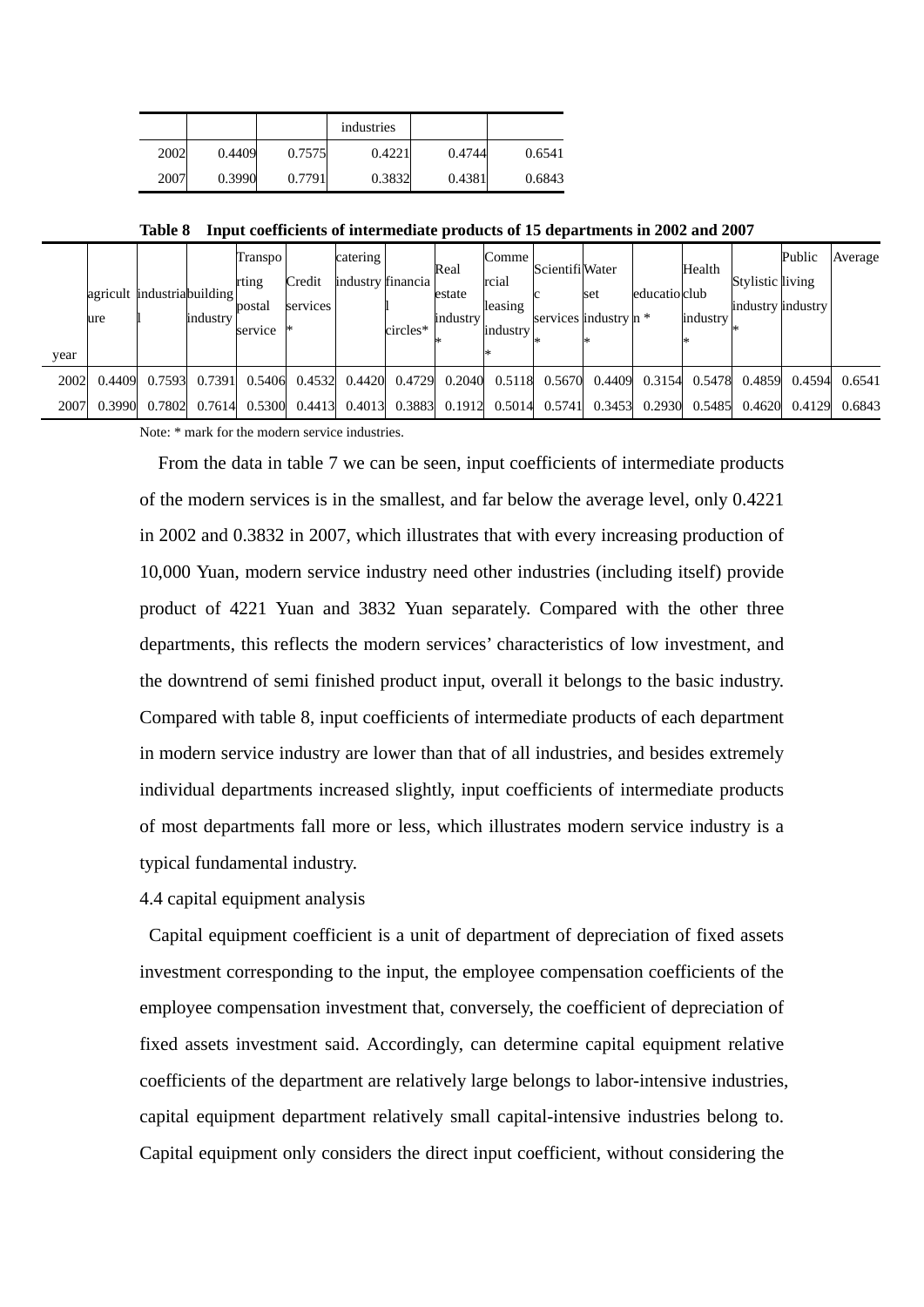indirect investment. If the depreciation of fixed assets investment and laborer compensation, its use fully invested capital equipment coefficient than say completely, likewise, coefficients of the department are relatively large belongs to labor-intensive industries, small coefficient of department relatively belongs to capital-intensive industries. Relatively direct investment capital equipment, complete all, considering the coefficient calculation result is more scientific. According to the 2002 and modern service industry in Guangdong province April 2007 and 15 departments input-output table, four departments and 15 departments in 2002 and 2007 completely capital equipment coefficient table 9 and 10.

**Table 9 The 4 sectors' capital equipment coefficients of 2002 and 2007** 

|      |           | The      | Modern     | Other      |
|------|-----------|----------|------------|------------|
|      | The first | second   | service    | service    |
| year | industry  | industry | industries | industries |
| 2002 | 12.60     | 2.87     | 1.55       | 3.00       |
| 2007 | 16.05     | 2.93     | 1.58       | 2.76       |

**Table 10 The 15 sectors' capital equipment coefficients of 2002 and 2007** 

|      | re    | agricultu industria building | industry | Transpor<br>ting<br>postal<br>service | Credit<br>services | catering<br>industry | financial estate<br>circles* | Real<br>industry | Commer<br>cial<br>leasing<br>industry | Scientifi Water<br>services industry $n *$ | set  | educatio club | Health<br>industry | Stylistic living<br>industry industry | Public |
|------|-------|------------------------------|----------|---------------------------------------|--------------------|----------------------|------------------------------|------------------|---------------------------------------|--------------------------------------------|------|---------------|--------------------|---------------------------------------|--------|
| year |       |                              |          |                                       |                    |                      |                              |                  |                                       |                                            |      |               |                    |                                       |        |
| 2002 | 12.38 | 2.65                         | 3.41     | 2.17                                  | .26                | 2.56                 | 2.46                         | 0.40             | 1.48                                  | 2.98                                       | 1.95 | 4.53          | 4.09               | 2.09                                  | 4.20   |
| 2007 | 16.03 | 2.77                         | 3.53     | .50                                   | 0.89               | 2.80                 | 5.05                         | 0.44             | 63                                    | 3.92                                       | 1.10 | 5.04          | 4.46               | 2.11                                  | 4.73   |

Note: \* mark for the modern service industries.

The data of the table 9 shows, modern services has the least complete capital equipment coefficient in 4 departments. This specifies that modern service industry needs more capital investment, technology and equipment, more investment, less labor force, and its output is proportional to investment but inversely proportional to the required number of labor in industry. It is a typical capital-intensive industry. However, the complete capital equipment coefficient of modern service industry in 2007 is larger than in 2002, meaning in relative to capital investment, labor inputs fast growth. It illustrates that along with the development of modern service industry, a lot of labor remuneration influx, laborer reward investment is obviously improved. We can know from the calculated results of table 10, capital equipment complete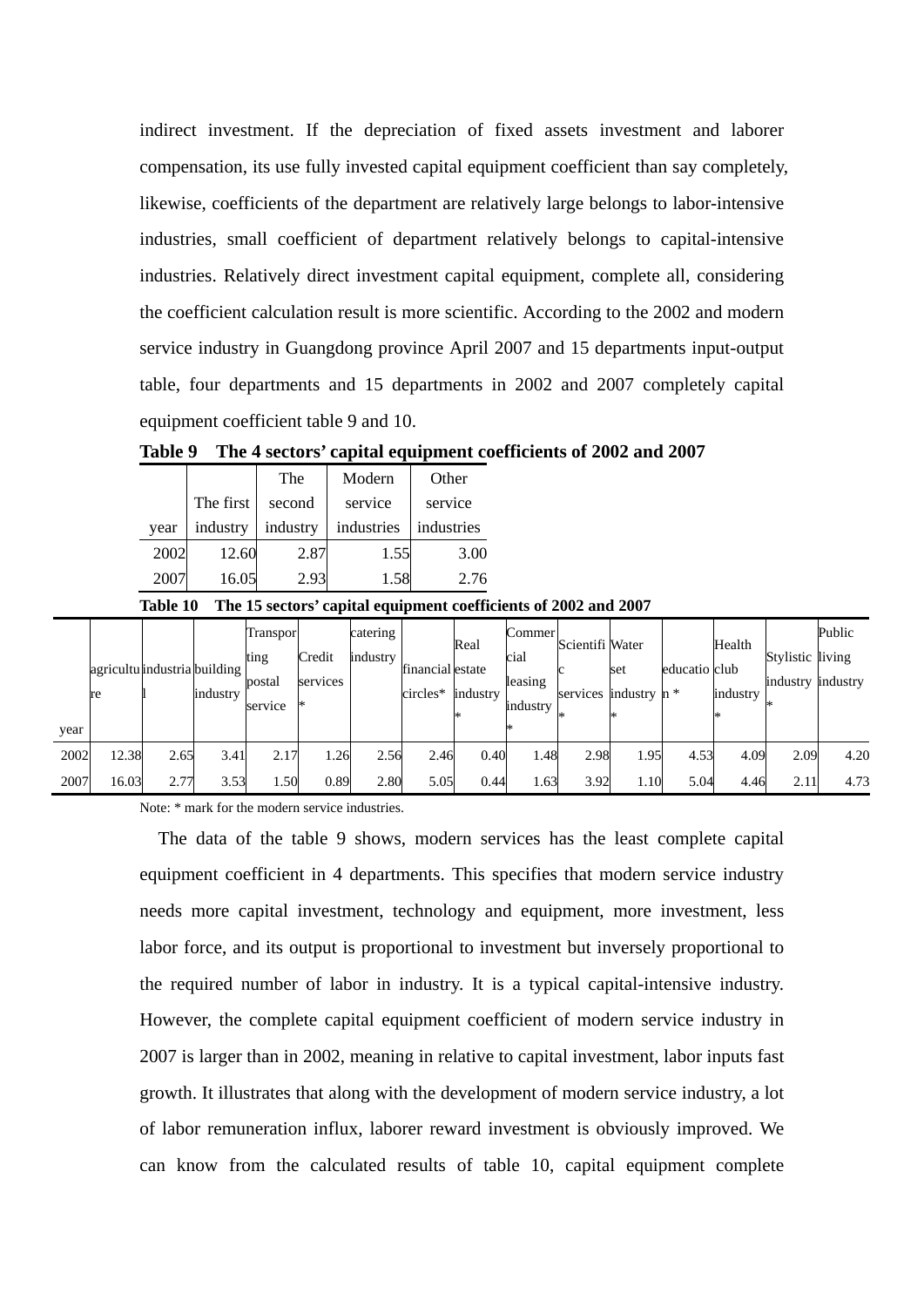coefficient of modern service industry departments is generally less than other departments with the least real estate, and belongs to capital-intensive industries. Corresponding to the results of table 9,except for computer information transmission, service and software, and water conservancy, environment and public facilities management, the complete capital equipment coefficient of other departments is increased which specifies the labor capital investment of the departments is relatively increased more. Overall, modern service industry has become one of important absorbing labor department. However, the development of capital intensive industry , needs a large number of technical equipment and capital, and limited by capital shortage , large population and backward technology, the development of large-scale capital-intensive industries will be encountered many difficulties. Therefore, we should start with reality; give full play to the initiative of the enterprise and government, and the orderly development of modem service industry.

#### **5. The association analysis of modern service industry and other**

### **industries of Guangdong province**

#### 5.1 Sensitivity analysis of modern service industry

According to the 4 department and 15 department input-output table of modern services in 2007 and 2002 in Guangdong province, if the modern service industry output increased by 10 billion Yuan on condition that other industries was invariant, four department output in 2007 and 2002 are as shown in table 11. If the internal departments of modern services output increased by 10 billion Yuan respectively, and other industries were in the condition of constant use eventually, the output revaluation of 15 departments in 2002 and in 2007 is shown as table 12 .

|      |           | The      | Modern     | Other      | total |
|------|-----------|----------|------------|------------|-------|
|      | The first | second   | service    | service    |       |
| year | industry  | industry | industries | industries |       |
| 2002 | 0.16      | 4.97     | 10.00      | 1.27       | 16.40 |
| 2007 | 0.17      | 6.12     | 10.00      | 0.75       | 17.04 |

**Table 11 The 4 sectors' added value of GDP in 2002 and 2007** 

**Tablel2 2002 (upper part of the data) and 2007 (lower part of the data) 15 sector output increases**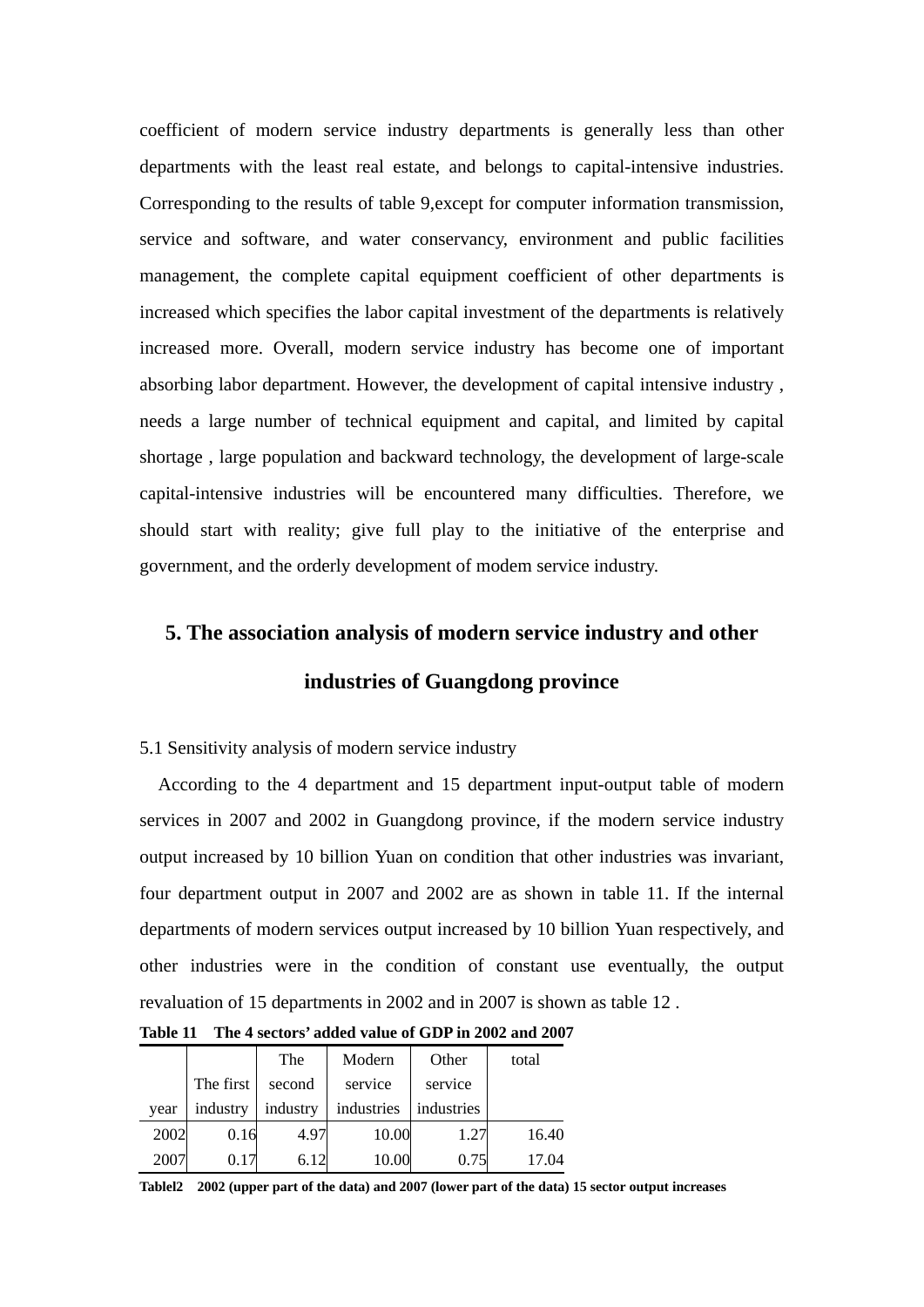| The<br>e of 1<br>billion       | increas agricult<br>ure | industry | constru<br>ction<br>industry | E - mail<br>transpor Convinc<br>t<br>industry | $ing *$ | Drinkin<br>g<br>industry | The<br>financial housing<br>industry industry<br>* | The<br>$\ast$ | Rental<br>business<br>$\ast$ | <b>Branch</b><br>services<br>industry industry<br>$\ast$ | Water<br>based<br>$\ast$ | educatio<br>$n^*$ | Health<br>Club<br>Industry<br>* | Style<br>Industry<br>$\ast$ | Home<br>Public<br>sector | total |
|--------------------------------|-------------------------|----------|------------------------------|-----------------------------------------------|---------|--------------------------|----------------------------------------------------|---------------|------------------------------|----------------------------------------------------------|--------------------------|-------------------|---------------------------------|-----------------------------|--------------------------|-------|
| Convincin<br>g                 | 0.22                    | 6.65     | 0.04                         | 0.45                                          | 10.00   | 0.96                     | 0.31                                               | 0.29          | 0.51                         | 0.09                                                     | 0.01                     | 0.01              | 0.01                            | 0.02                        | 0.09                     | 19.66 |
| The<br>financial<br>industry   | 0.19                    | 5.35     | 0.06                         | 0.79                                          | 1.03    | 1.13                     | 10.00                                              | 0.79          | 1.18                         | 0.03                                                     | 0.01                     | 0.02              | 0.01                            | 0.36                        | 0.12                     | 21.06 |
| The<br>housing<br>industry     | 0.07                    | 1.78     | 0.31                         | 0.18                                          | 0.12    | 0.25                     | 0.42                                               | 10.00         | 0.55                         | 0.05                                                     | 0.00                     | 0.00              | 0.00                            | 0.03                        | 0.06                     | 13.83 |
| Rental<br>business             | 0.15                    | 3.63     | 0.03                         | 0.62                                          | 0.23    | 0.58                     | 0.61                                               | 0.18          | 10.00                        | 0.03                                                     | 0.01                     | 0.01              | 0.01                            | 0.05                        | 0.09                     | 16.21 |
| Branch<br>services<br>industry | 0.30                    | 8.53     | 0.06                         | 1.34                                          | 0.76    | 1.84                     | 0.35                                               | 0.46          | 0.59                         | 10.00                                                    | 0.04                     | 0.02              | 0.04                            | 0.22                        | 0.16                     | 24.71 |
| Water<br>based<br>industry     | 0.26                    | 7.91     | 0.06                         | 0.74                                          | 0.79    | 1.30                     | 0.30                                               | 0.16          | 0.56                         | 0.14                                                     | 10.00                    | 0.04              | 0.06                            | 0.16                        | 0.14                     | 22.62 |
| education                      | 0.18                    | 5.58     | 0.05                         | 0.59                                          | 0.38    | 0.77                     | 0.30                                               | 0.11          | 0.60                         | 0.15                                                     | 0.01                     | 10.00             | 0.08                            | 0.14                        | 0.10                     | 19.05 |
| Health<br>Club<br>Industry     | 0.43                    | 14.28    | 0.04                         | 0.74                                          | 0.28    | 1.03                     | 0.32                                               | 0.15          | 0.57                         | 0.09                                                     | 0.01                     | 0.01              | 10.00                           | 0.04                        | 0.11                     | 28.09 |
| Style<br>Industry              | 0.37                    | 10.32    | 0.03                         | 0.60                                          | 0.30    | 1.06                     | 0.63                                               | 0.21          | 0.55                         | 0.10                                                     | 0.01                     | 0.01              | 0.01                            | 10.00                       | 0.12                     | 24.33 |
| Convincin<br>g                 | 0.25                    | 8.97     | 0.02                         | 0.36                                          | 10.00   | 0.73                     | 0.46                                               | 0.18          | 0.97                         | 0.04                                                     | 0.01                     | 0.01              | 0.00                            | 0.05                        | 0.06                     | 22.12 |
| The<br>financial<br>industry   | 0.07                    | 2.32     | 0.02                         | 0.24                                          | 0.56    | 0.25                     | 10.00                                              | 0.12          | 0.58                         | 0.01                                                     | 0.00                     | 0.01              | 0.00                            | 0.03                        | 0.02                     | 14.25 |
| The<br>housing<br>industry     | 0.08                    | 2.58     | 0.14                         | 0.14                                          | 0.12    | 0.27                     | 0.95                                               | 10.00         | 0.36                         | 0.01                                                     | 0.00                     | 0.00              | 0.00                            | 0.03                        | 0.02                     | 14.70 |
| Rental<br>business             | 0.32                    | 11.34    | 0.07                         | 0.58                                          | 0.13    | 0.78                     | 1.14                                               | 0.17          | 10.00                        | 0.03                                                     | 0.03                     | 0.01              | 0.01                            | 0.04                        | 0.06                     | 24.71 |
| Branch<br>services<br>industry | 0.50                    | 15.43    | 0.04                         | 0.77                                          | 0.25    | 0.75                     | 0.59                                               | 0.34          | 0.55                         | 10.00                                                    | 0.01                     | 0.01              | 0.01                            | 0.05                        | 0.10                     | 29.39 |
| Water<br>based<br>industry     | 0.21                    | 6.61     | 0.05                         | 0.24                                          | 0.35    | 0.37                     | 1.46                                               | 0.10          | 0.39                         | 0.02                                                     | 10.00                    | 0.01              | 0.01                            | 0.05                        | 0.19                     | 20.06 |
| education                      | 0.21                    | 7.76     | 0.05                         | 0.29                                          | 0.16    | 0.49                     | 0.38                                               | 0.18          | 0.24                         | 0.02                                                     | 0.01                     | 10.00             | 0.01                            | 0.06                        | 0.05                     | 19.88 |
| Health<br>Club                 | 0.41                    | 16.14    | 0.08                         | 0.38                                          | 0.48    | 0.57                     | 0.61                                               | 0.24          | 0.36                         | 0.04                                                     | 0.01                     | 0.01              | 10.00                           | 0.03                        | 0.11                     | 29.48 |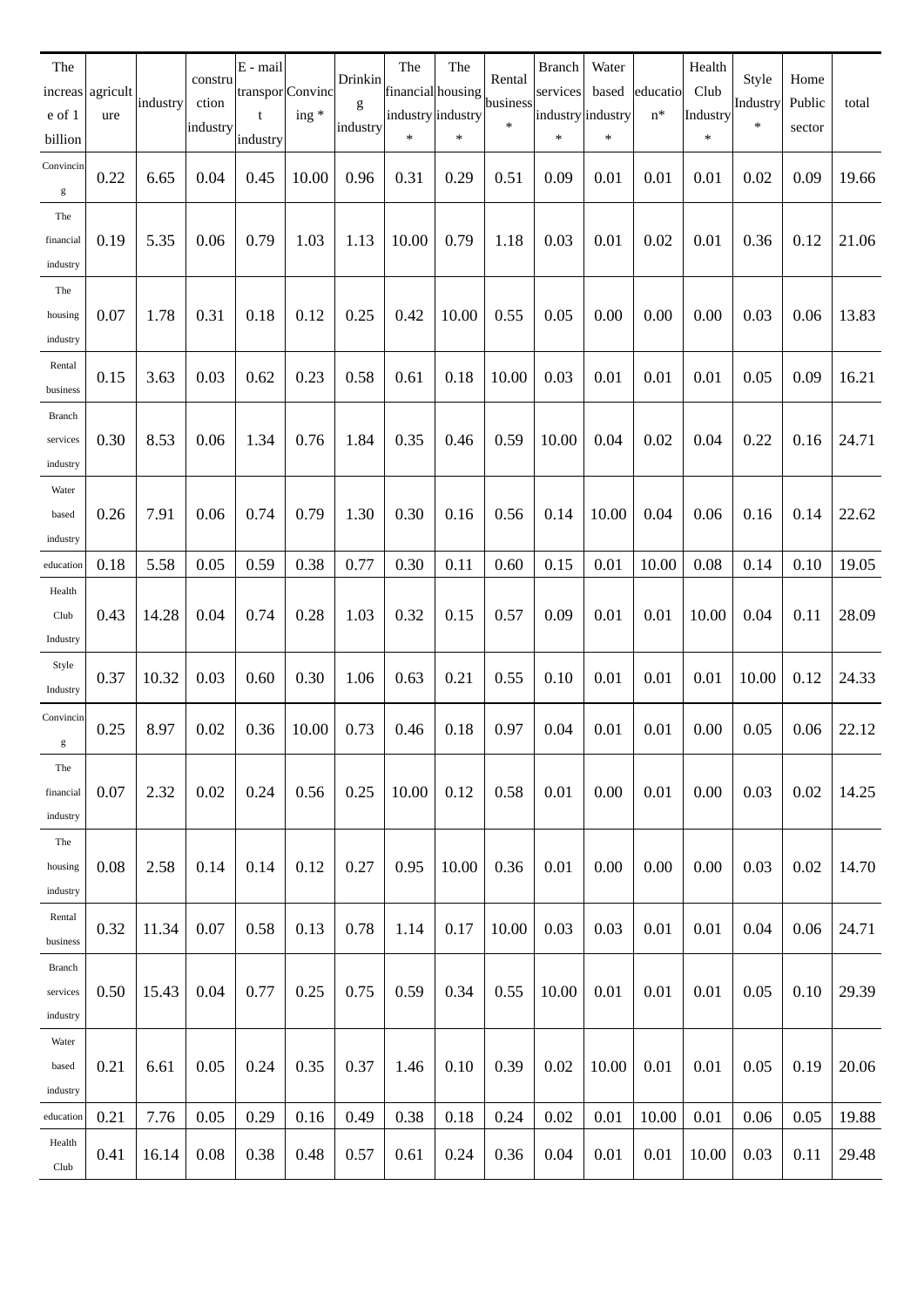| Industry |      |       |      |      |      |      |      |      |      |      |      |      |      |       |      |       |
|----------|------|-------|------|------|------|------|------|------|------|------|------|------|------|-------|------|-------|
| Style    | 0.32 | 11.92 | 0.04 | 0.44 | 0.22 | 0.62 | 0.74 | 0.20 | 0.61 | 0.03 | 0.01 | 0.01 | 0.01 | 10.00 | 0.20 | 25.35 |
| Industry |      |       |      |      |      |      |      |      |      |      |      |      |      |       |      |       |

Note: \* mark for the modern service industries.

From the calculated results of the table 11, modern service industry output increased by 10 billion Yuan. In the condition of other industries' constant usage, the second largest industrial output revaluation was the biggest. At the same time, the national total economy increased 16.39 and 17.17 million Yuan respectively and in 2007 it tended to rise than 2002. Table 12 data shows that the modern service industry output increased within 10 billion Yuan in the condition of other industries' constant usage, and it's more obvious that science and technology, culture, public health, and financial services pulled the national total economy to rise .We can see that, modern service industry of the national economy, is especially the role. Guangdong has begun to enter in the post-industrial age. At this stage, the rapid development of industry, even more than industrial, will play an important role in driving national economy efficient growth.

#### 5.2 Modern service industry association analysis

According to the 4 and15 department input-output table of modern service industry in Guangdong province in 2002 and 2007, their induction degrees influence coefficients in 2002 and 2007 are as shown in list 13 and 14.

|            | induction   |        | influence   |        |  |  |  |
|------------|-------------|--------|-------------|--------|--|--|--|
| sector     | coefficient |        | coefficient |        |  |  |  |
|            | 2002        | 2007   | 2002        | 2007   |  |  |  |
| Primary    | 0.5447      | 0.5046 | 0.8771      |        |  |  |  |
| industry   |             |        |             | 0.8587 |  |  |  |
| Secondary  | 2.0434      | 2.2721 | 1.3749      | 1.4625 |  |  |  |
| industry   |             |        |             |        |  |  |  |
| Modern     |             |        |             |        |  |  |  |
| service    | 0.7206      | 0.6627 | 0.8366      | 0.8096 |  |  |  |
| industry   |             |        |             |        |  |  |  |
| Other      |             |        |             |        |  |  |  |
| service    | 0.6913      | 0.5605 | 0.9114      | 0.8692 |  |  |  |
| industries |             |        |             |        |  |  |  |
| average    |             |        |             |        |  |  |  |

**Table 13 The 4 sectors' influence coefficient and induction coefficient of every industry**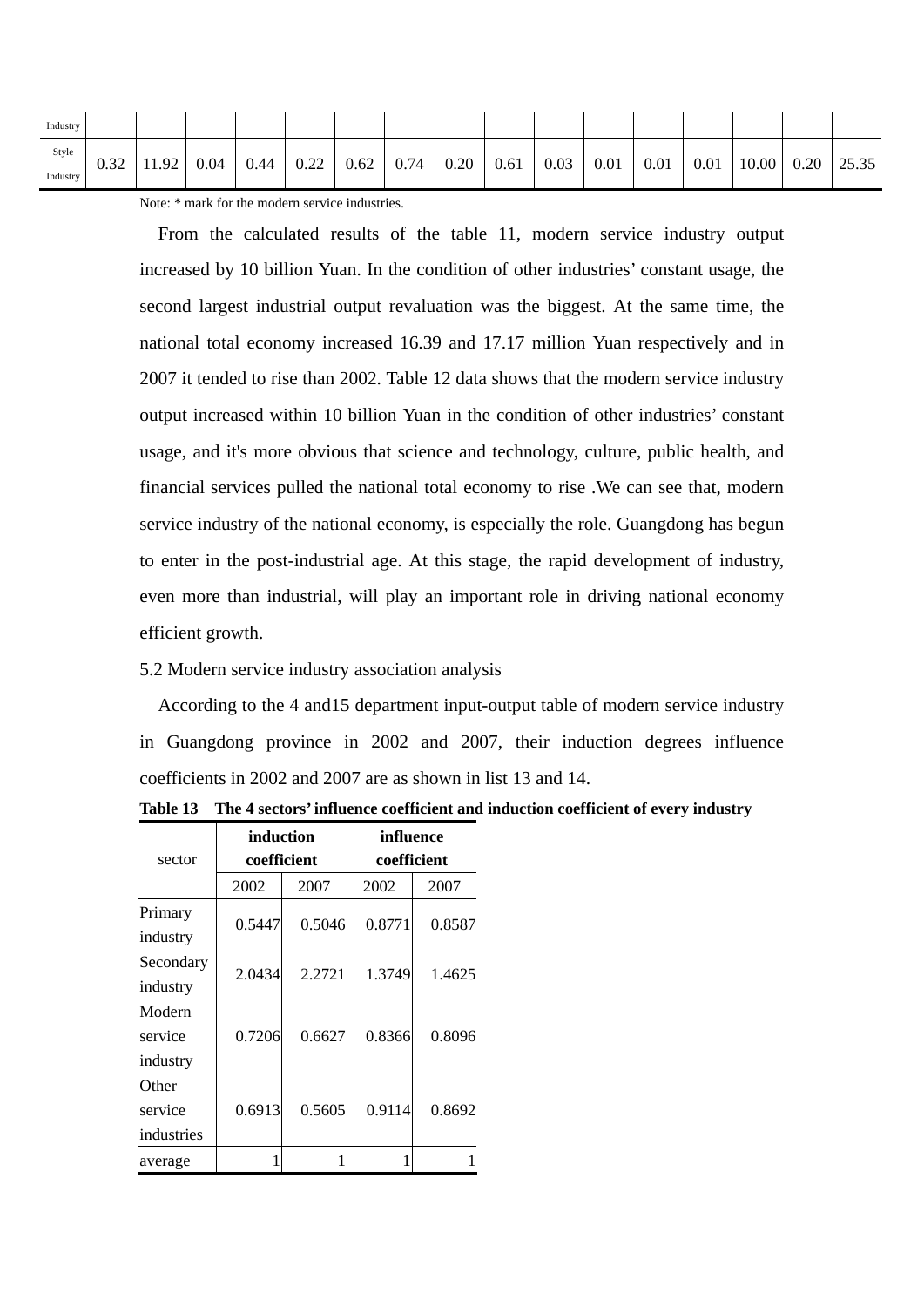|                                             | induction   |        | influence   |        |  |  |  |
|---------------------------------------------|-------------|--------|-------------|--------|--|--|--|
| sector                                      | coefficient |        | coefficient |        |  |  |  |
|                                             | 2002        | 2007   |             | 2002   |  |  |  |
| Primary<br>industry                         | 0.7138      | 0.6794 | 0.9214      | 0.9002 |  |  |  |
| The<br>second<br>industry                   | 6.1112      | 7.1372 | 1.4471      | 1.5417 |  |  |  |
| building<br>industry                        | 0.4557      | 0.4268 | 1.4184      | 1.4969 |  |  |  |
| Transporting<br>postal<br>service           | 0.9402      | 0.7015 | 1.0532      | 1.0646 |  |  |  |
| Credit<br>service                           | 0.7546      | 0.5729 | 0.9303      | 0.9433 |  |  |  |
| catering<br>industry                        | 1.0379      | 0.7459 | 0.8886      | 0.8441 |  |  |  |
| financial<br>circles*                       | 0.6915      | 0.9457 | 0.8915      | 0.7372 |  |  |  |
| Real<br>estate<br>industry                  | 0.6192      | 0.5423 | 0.6082      | 0.5952 |  |  |  |
| Commercial<br>leasing<br>$\ast$<br>industry | 0.9695      | 0.7103 | 0.9343      | 1.0414 |  |  |  |
| Scientific<br>services                      | 0.4658      | 0.4395 | 1.0469      | 1.1779 |  |  |  |
| Water<br>set<br>industry                    | 0.4213      | 0.4048 | 0.9324      | 0.7982 |  |  |  |
| education *                                 | 0.4196      | 0.4029 | 0.7851      | 0.7910 |  |  |  |
| Health<br>club<br>industry                  | 0.4257      | 0.4038 | 1.1598      | 1.1749 |  |  |  |
| Stylistic<br>industry                       | 0.4746      | 0.4232 | 1.0252      | 1.0127 |  |  |  |
| Public living<br>industry                   | 0.4993      | 0.4638 | 0.9578      | 0.8808 |  |  |  |
| average                                     | 1           | 1      | 1           | 1      |  |  |  |

**Table14 The 15 sectors' influence coefficient and induction coefficient of every industry**

From the table 13 we can see, relative to the industry having bigger role in economic development, including modern service industry, all other industries induction coefficient is less than 1 degree , which specifies that these industrial society demand is not very strong ,with their relatively strong industrial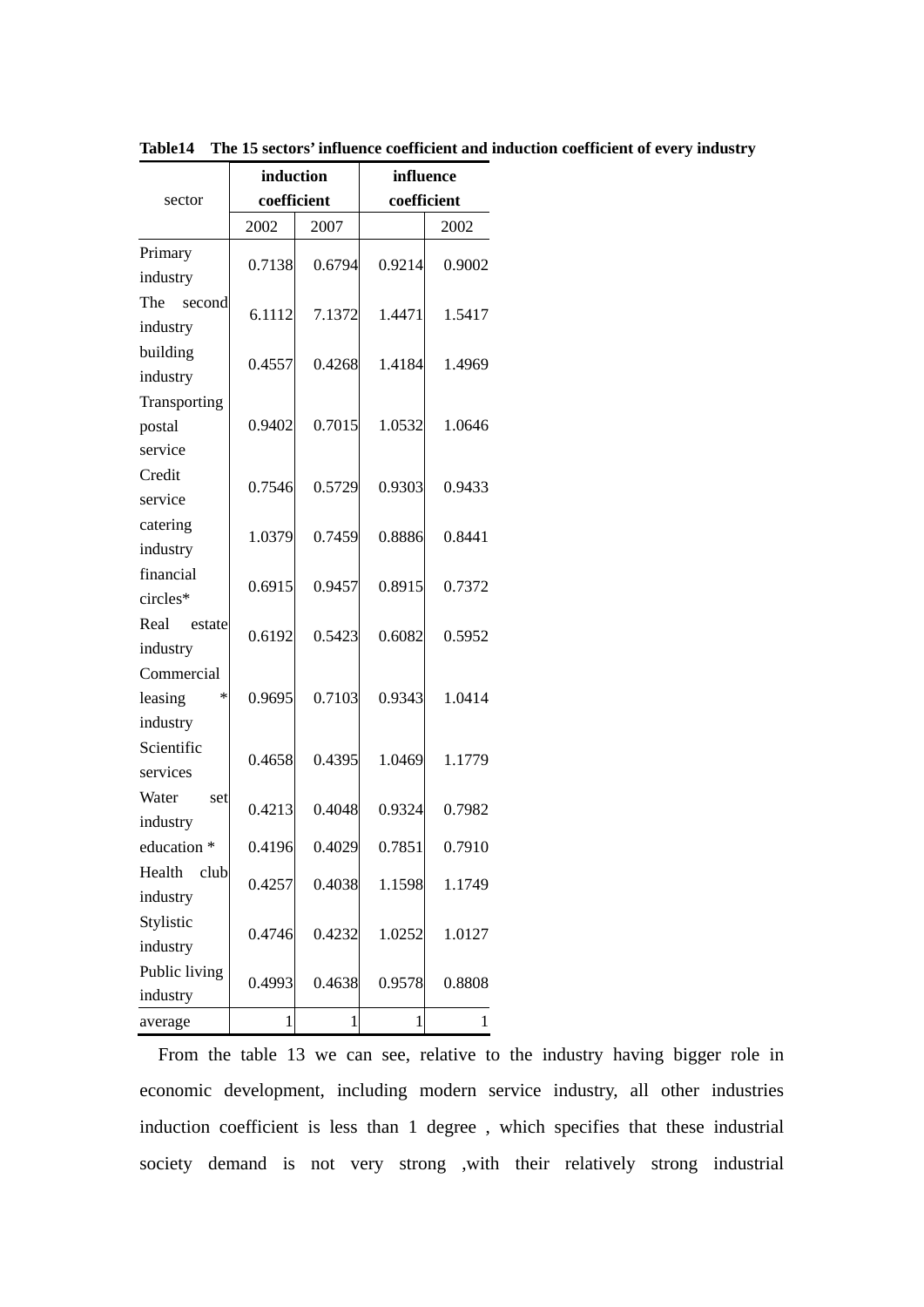independence , playing smaller role in promoting the economic development ,and it also corresponds the current situation of economic development. We can draw the same conclusion by Analyzing the calculating result from table 14 , and the induction degree coefficient of modern service industry departments is less than 1, which illustrates that modern service industry departments of relatively strong independence and weak overall economic development impetus . But, after that, financial sense degree coefficient has raised which specifies that the financial industry in Guangdong plays a more important role in economic development.

Combined with the calculation results of table 13, on the whole, modern service influence coefficient is less than 1, which specifies from the perspective of the industrial connection, the development of modern service industry effects and pulls other industries not obviously, and with the passage of time, the affection weakened. The data of table 14 shows, modern service industry such as culture, sports and entertainment industry, scientific research, technical services and geological exploration etc. influence coefficient is greater than 1 .It specifies these departments have large complete induction to other industry production , and plays an important driving role in the development. And, after that, lease and business service, information transmission, computer service and software etc., such modern service department influence coefficients increased, which illustrates these departments play a increasingly important role in economic growth.

In the process of industrialization, when the growth rate of economic is quick, the induction coefficient generally showed a higher sector developed rapidly, while the impact of the higher coefficient of sector development to other industry sectors have a role in promoting development. Combination of tables 13 and 14 known, the modern service industry sensitivity coefficient is higher than the primary industry and other services, shows a whole, with the rapid economic growth, the development of modern service industry will be faster, on other industries to promote role will increase. However, the influence of modern service industry and other factors below the first service, indicating the development of modern service industry in driving the overall effect on the economy is not very clear.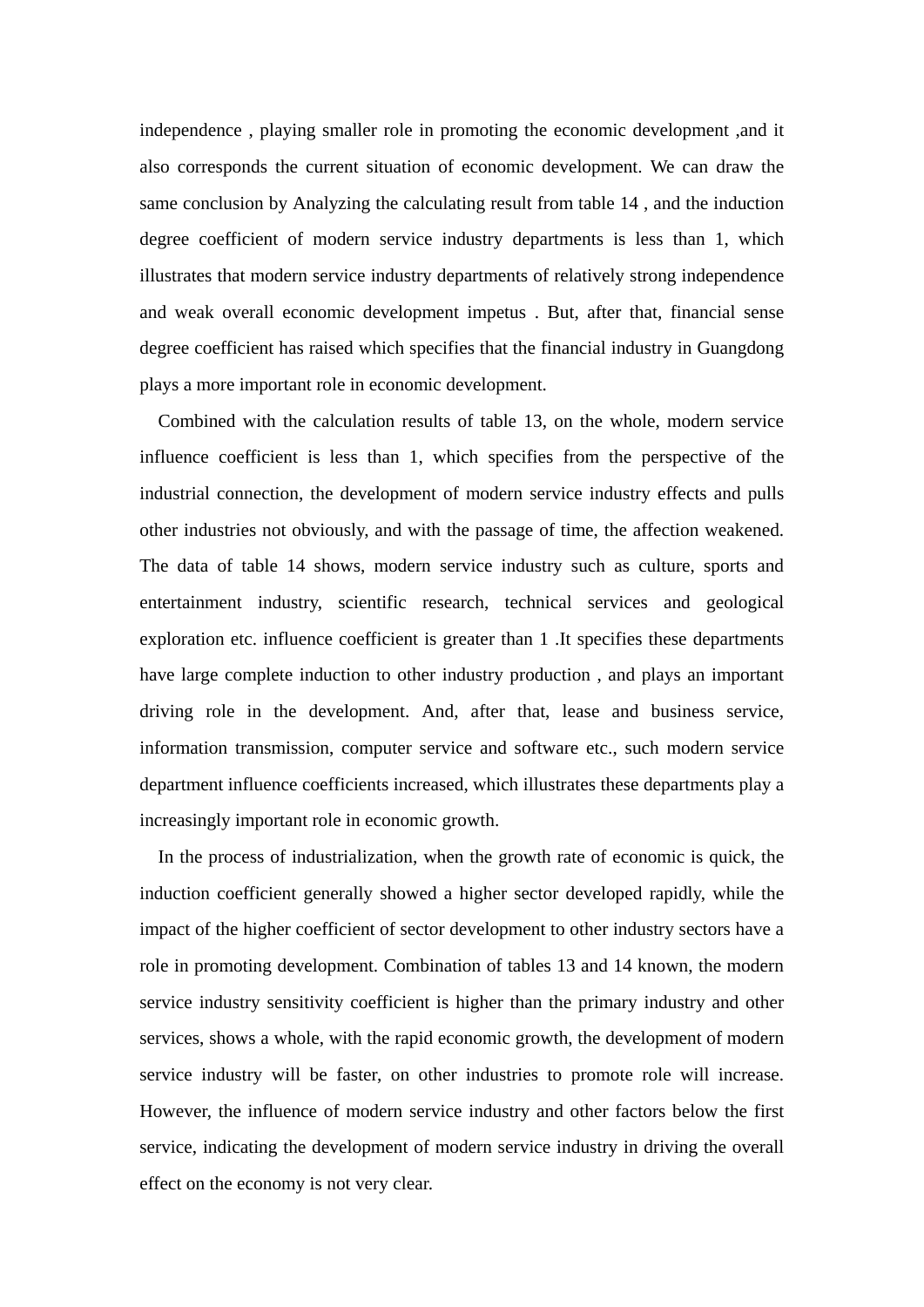## **6. Guangdong modern service industries' impact on Guangdong economic**

Although the input-output method and econometric method are two great different quantity economic methods, in actual application, the two methods are often combined for economic analysis. Following, use the regression method, and establish the econometric model to analysis modern service industries' relationship with national economy and other industrial.

In order to do econometric analyses, a certain number of sample statistic data need to be collected. Because the document formally established the Guangdong province modern service industry accounting system in August 2008, so there is no system time series data of modern service industry, and in 2009 Guangdong statistical yearbook all accounting data of each city is not detail enough, so according to the 2008 Guangdong statistical yearbook 2007 Guangdong cities in GDP and various industrial added values' table cross-sectional statistics including modern service industry of are collected as table 15 shows.

| city                          | Guangzhou | Shenzhen | Zhuhai    | Shantou   | Foshan   | Shaoguan | Heyuan   | Meizhou  | Huizhou  | Shanwei | Dongguan |
|-------------------------------|-----------|----------|-----------|-----------|----------|----------|----------|----------|----------|---------|----------|
| <b>GDP</b>                    | 71091814  | 68015706 | 8959010   | 8501019   | 36051142 | 4716931  | 3280853  | 4106236  | 11049758 | 2912525 | 31519126 |
| The first industry            | 1498737   | 69412    | 259684    | 471371    | 821750   | 669400   | 439770   | 877582   | 782407   | 537748  | 118991   |
| The<br>second<br>industry     | 28067628  | 34047608 | 4946589   | 4498861   | 23277202 | 2286375  | 1752231  | 1781362  | 6512994  | 1354553 | 17909748 |
| Modern<br>service<br>industry | 22029369  | 21166639 | 1817021   | 1477648   | 5644315  | 714415   | 534273   | 701408   | 1743181  | 356821  | 8814791  |
| Other<br>service<br>industry  | 19496080  | 12732047 | 1935715   | 2053139   | 6307875  | 1046741  | 554579   | 745883   | 2011175  | 663402  | 4675595  |
| city                          | Zhongshan | Jiangmen | Yangjiang | Zhanjiang | Maoming  | Zhaoqing | Qingyuan | Chaozhou | Jieyang  | Yunfu   |          |
| <b>GDP</b>                    | 12380456  | 11070736 | 4078569   | 8925611   | 10246000 | 5930975  | 5939484  | 3802248  | 5858984  | 2710105 |          |
| The first industry            | 380193    | 927631   | 1024290   | 2007142   | 1983449  | 1395225  | 840032   | 285946   | 770733   | 745422  |          |
| The<br>second<br>industry     | 7533736   | 6156570  | 1596452   | 4140740   | 4223792  | 2015950  | 3227451  | 2181567  | 3201595  | 1208285 |          |
| Modern<br>service<br>industry | 2228618   | 1667083  | 470835    | 1132392   | 1264302  | 1022020  | 805797   | 526309   | 613162   | 341558  |          |
| Other<br>modern               | 2237909   | 2319452  | 986991    | 1645337   | 2774457  | 1497780  | 1066203  | 808426   | 1273494  | 414840  |          |

**Table15 2007 Guangdong cities in GDP and various industrial added value (0.1 billion yuan)**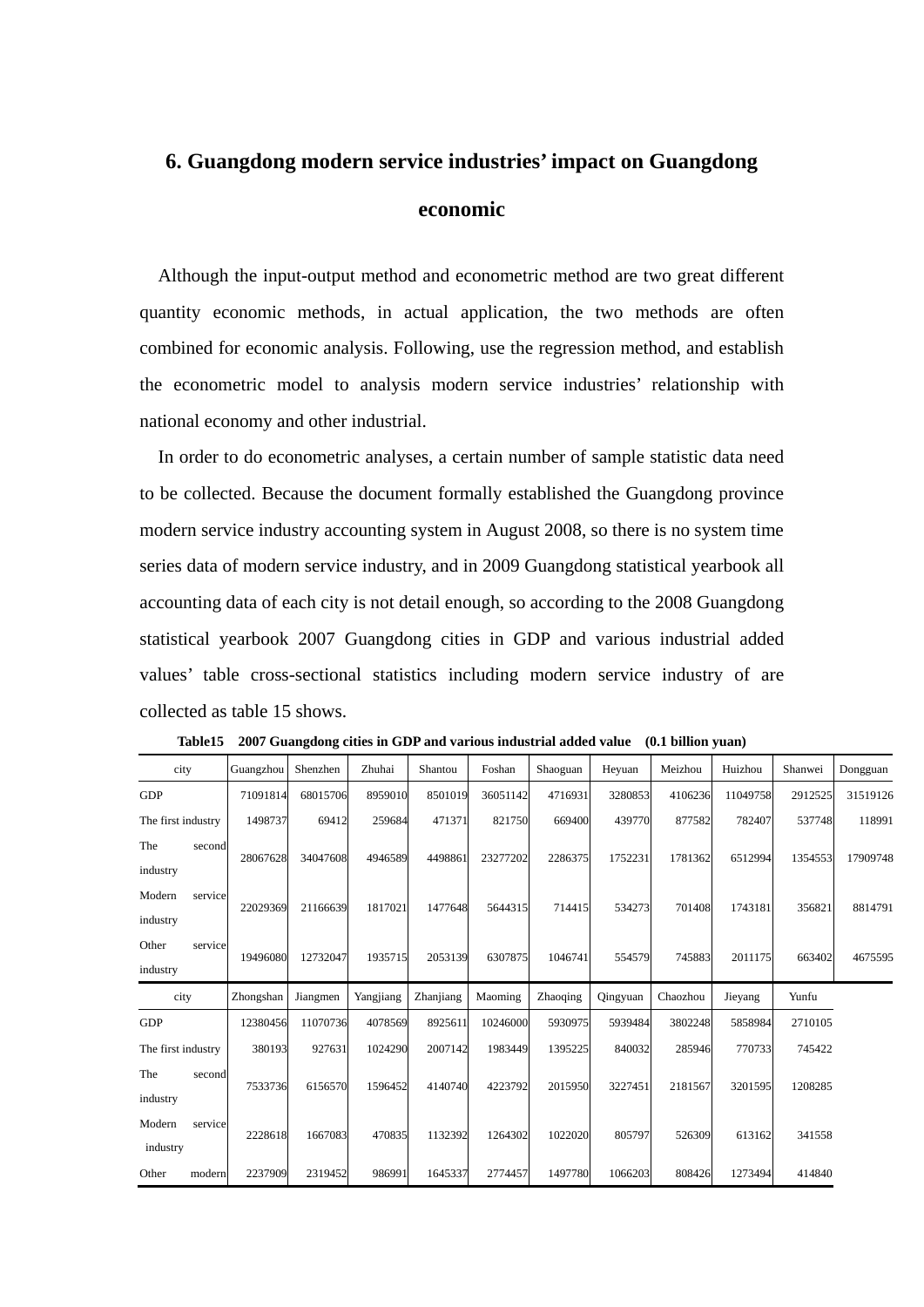| $- - -$ |  |  |  |  |  |
|---------|--|--|--|--|--|
|         |  |  |  |  |  |

With cross-sectional statistical data in table 15, quantitatively research Guangdong province modern service industries' relationship with national economy and other industrial relations, and through the calculation of correlation coefficient between modern service industry and national economy and other industries, find that the relationship between modern service industries' added value and GDP and the second industry's added value are very close. According to the related theory, the regression model about modern service industry GDP and the second industrial added value can be established. At the same time, in order to eliminate cross-sectional data may exist heteroscedastic effect and smooth the data, establish a bi-logarithm econometric model as follows:

 $ln(GDPX)=a_0+a_1ln(GDP)+u_1$ 

 $ln(GDP2)=b_0+b_1ln(GDPX)+u_2$ 

GDP. GDP2 and GDPX separately refer to Guangdong area of GDP. the second industry value added and modern service industry added value .ln () says logarithm, a and b is parameters, u is random item. Use econometric method to estimate and inspection, the regression results as follows:

ln (GDPX) = 5.6866 +1.2416ln (GDP)

t  $(-7.61)$   $(26.63)$  $R^2 = 0.9739$ , DW=1.6725, F=709.20 ln (GDP2) = 3.8884 + 0.8049ln (GDPX) t (5.89) (17.36)  $R^2 = 0.9407$ , DW=2.1268, F=301.49

In results Determination coefficient  $\mathbb{R}^2$ , t, F inspection, the value DW of self relevant inspection are all good .It does not exist heteroscedastic through test, and the regression results are significant

By the estimation results, Guangdong modern service industries' elastic coefficient to GDP is 1.2417,in other words, the average rate of growth with Guangdong modern service industry in 2007 in all cities is 1.24 higher than that of GDP. On average, every change 1% of GDP, modern service industry will change 1.2416%. Guangdong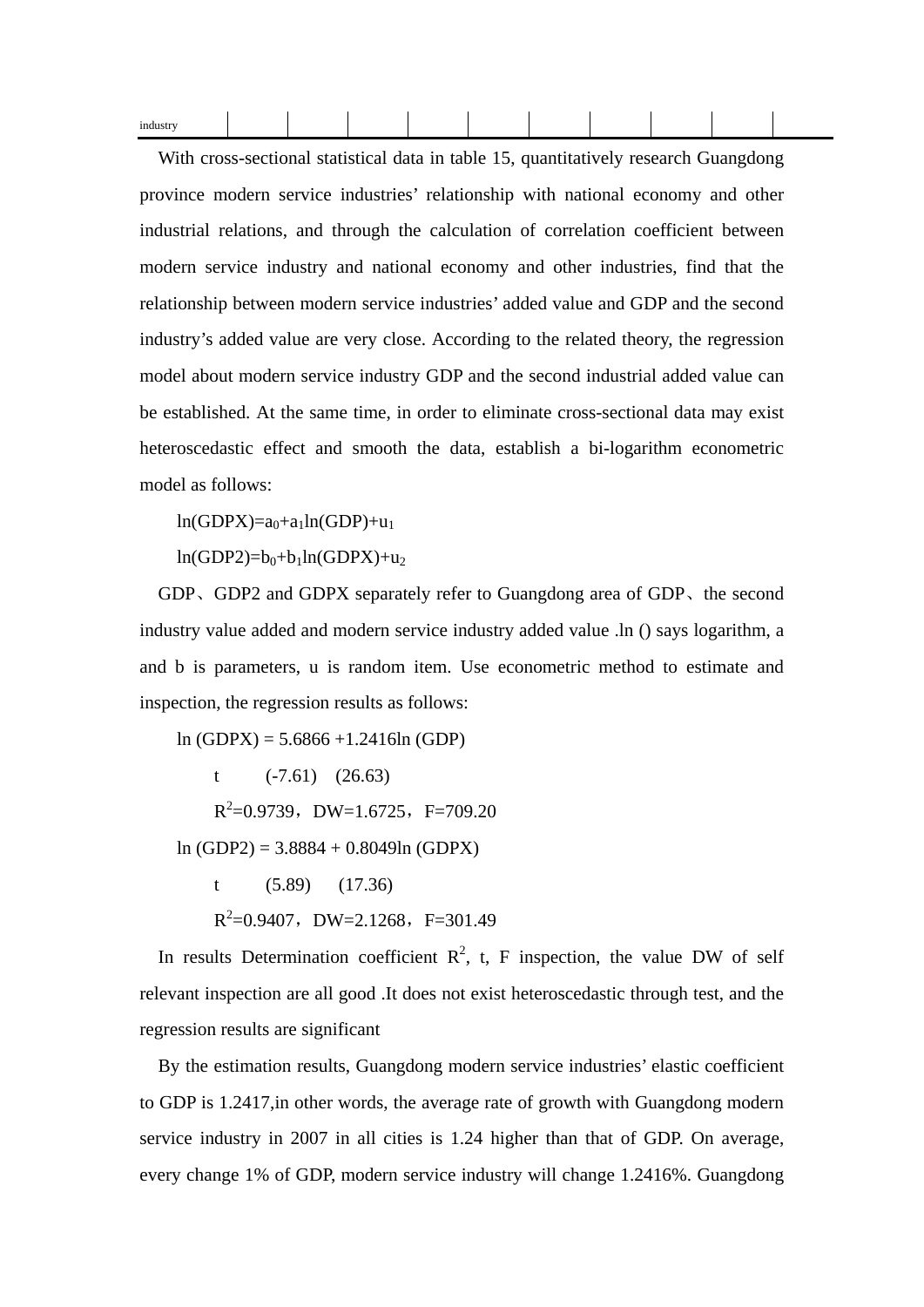modern service industry growth rate is higher than that of GDP, which shows that the modern service industry is the result when the national economy develop to a certain degree, what the knowledge economy reflects, and which is also high development potential, And the second industry's elastic coefficient to modern service industry is 0.8049, the average growth rate of the second industrial added value in 2007 in all cities is 80.49% of that of modern service industry. On average, the modern service added value every change 1% ,the second industry added value will change 0.8049%.The growth rate of modern service industry is higher than that of the second industry. High-growth modern service can push the development of the second industry. Overall, modern service industry with faster economic growth than other industries is an important component of national economy in Guangdong province. the modern service industry will be plays more and more important position in the whole national economy, and will become the main driving force of the national economy growth.

## **7. Conclusion**

Modern service industry, as one of the important economic growth point in modern economy, will be a key area to adjust the industrial structure, optimize the investment environment, and strengthen urban function for Guangdong Province in next phase. Therefore, there is a great practical significance in approaching the development of modern service industry in Guangdong, which will be an unavoidable major subject in realizing better and faster development of social and economic and the all-round construction of well-off society. According to the analysis above, it can be concluded: (1) The share of output structure is low in modern service industry of Guangdong province, while its share of added value is relatively high, twice as much as the total output, which reflects the modern service industry in Guangdong province with a low input, high output characteristics. It seems internally that finance, real estate and s on share largely in the modern service industry, the proportion of which has continued to rise. so these are not only important force effecting economic growth and important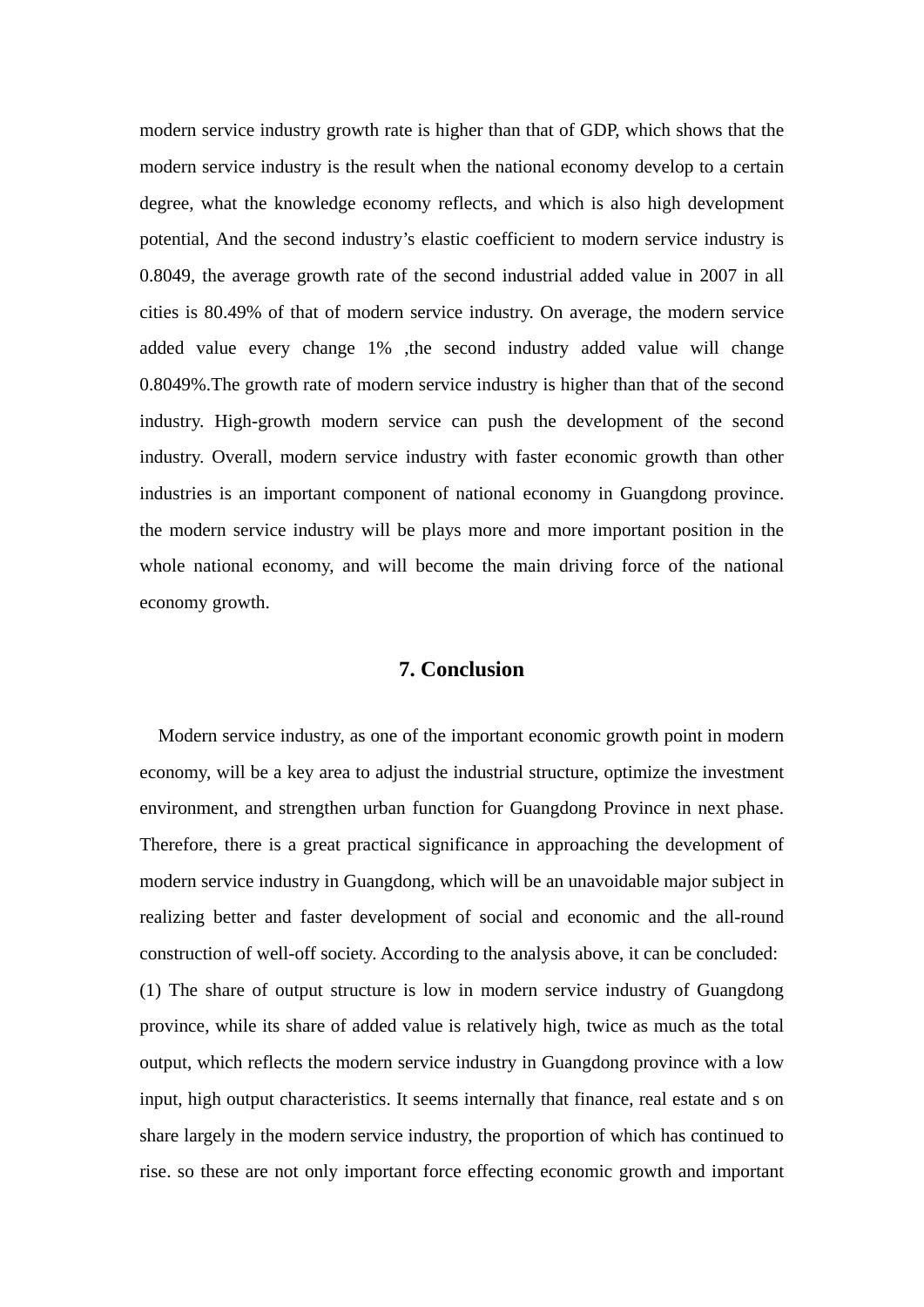pillar industries in modern service industry of Guangdong, but also the focus of the development of modern service industry in Guangdong.

(2) It is the consumer demand effecting fundamentally the Guangdong economic development and the consumption demand for modern service industry ,accounting for the largest share ,has exceed the traditional services and industrial, to account for about 1/3 of the total consumption . This requires more focus on the coordinated and sustainable development of the modern service industry, to promote the optimization and upgrading of industrial structure, and finally realize the sustained economic growth in Guangdong province.

(3) In general modern service industry in Guangdong is primary industry. For the sake of paralleling with manufacturing, overall considerations are needed to make them coordinated development. Meanwhile, the modern service industry is highly capital-intensive, especially in the real estate trade, information transmission, computer services and software industry, with the characteristics of large investment and less capacity of labor force. However, with the development of economy, modern service industries are absorbing more and more labor force.

(4) We can find that modern service industry is promoting the Guangdong economy more and more involving the influence of output per unit. Moreover, the modern service industries ,comprised of the health and social security, social welfare service, culture, sports and entertainment industry, scientific research, technical services and geological prospecting, which are important industries affecting the national economy of Guangdong Province, should be progressed to keep the national economy in sustained and rapid growth.

(5) Modern service industry has little impetus to the overall economic development in Guangdong as a result of its relatively strong independence, but along with the rapid growth of economy, finance are promoting the economic development more. At the same time, although modern services industry is not driving the economic development obviously on the whole, the leasing and business services, information transmission, computer service and software etc. are advancing the economic growth gradually.